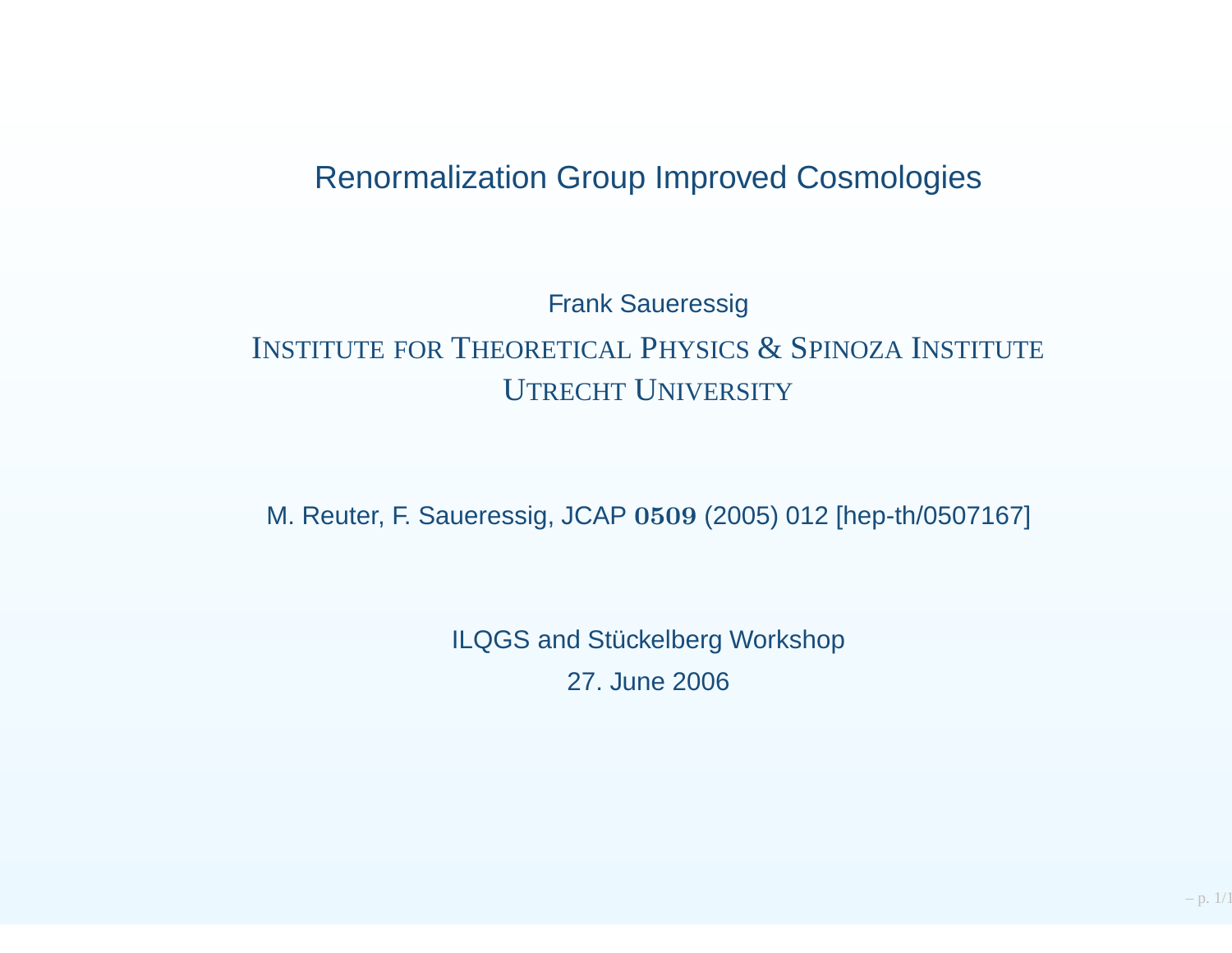## Big Bang cosmology

Y

Beginning of the universe:  $a=0$ 

Inflationary phase

Nucleosynthesis and cosmic microwave backgroundrequires classical evolution and radiation domination

today:  $\Omega_{\rm Total} \simeq 1, \, \Omega_M \simeq 0.3, \, \Omega_\Lambda \simeq 0.7$ 

Crossover to domination of <sup>a</sup> cosmological constant

asymptotic de Sitter state

 $\Omega_M = 0, \Omega_{\Lambda} = 1$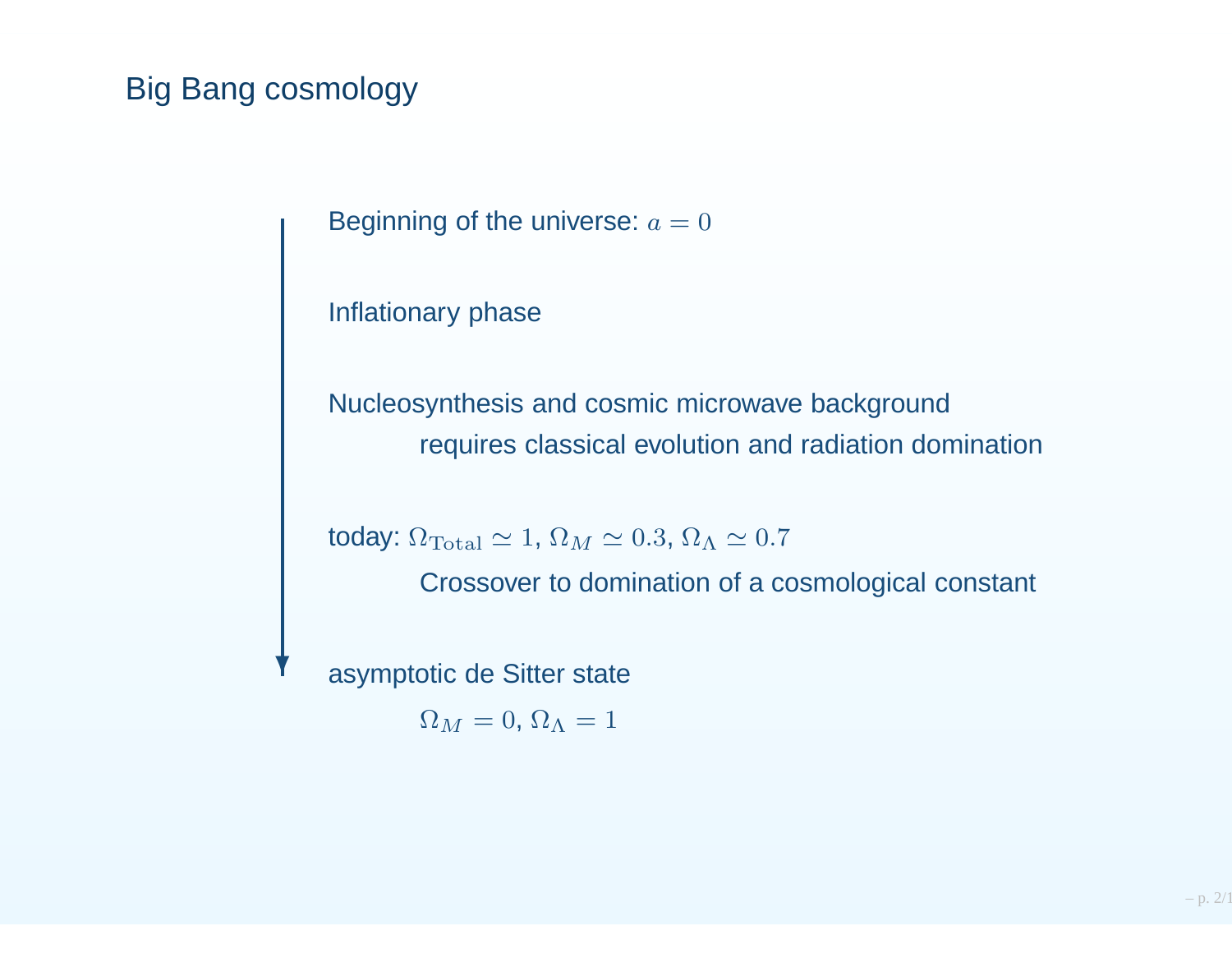# Quantum gravity effects?

seeds for cosmological evolution:

Planck Era  $\Longleftrightarrow$  Quantum Gravity effects are important

 $\bullet$ address this within "asymptotically safe quantum gravity"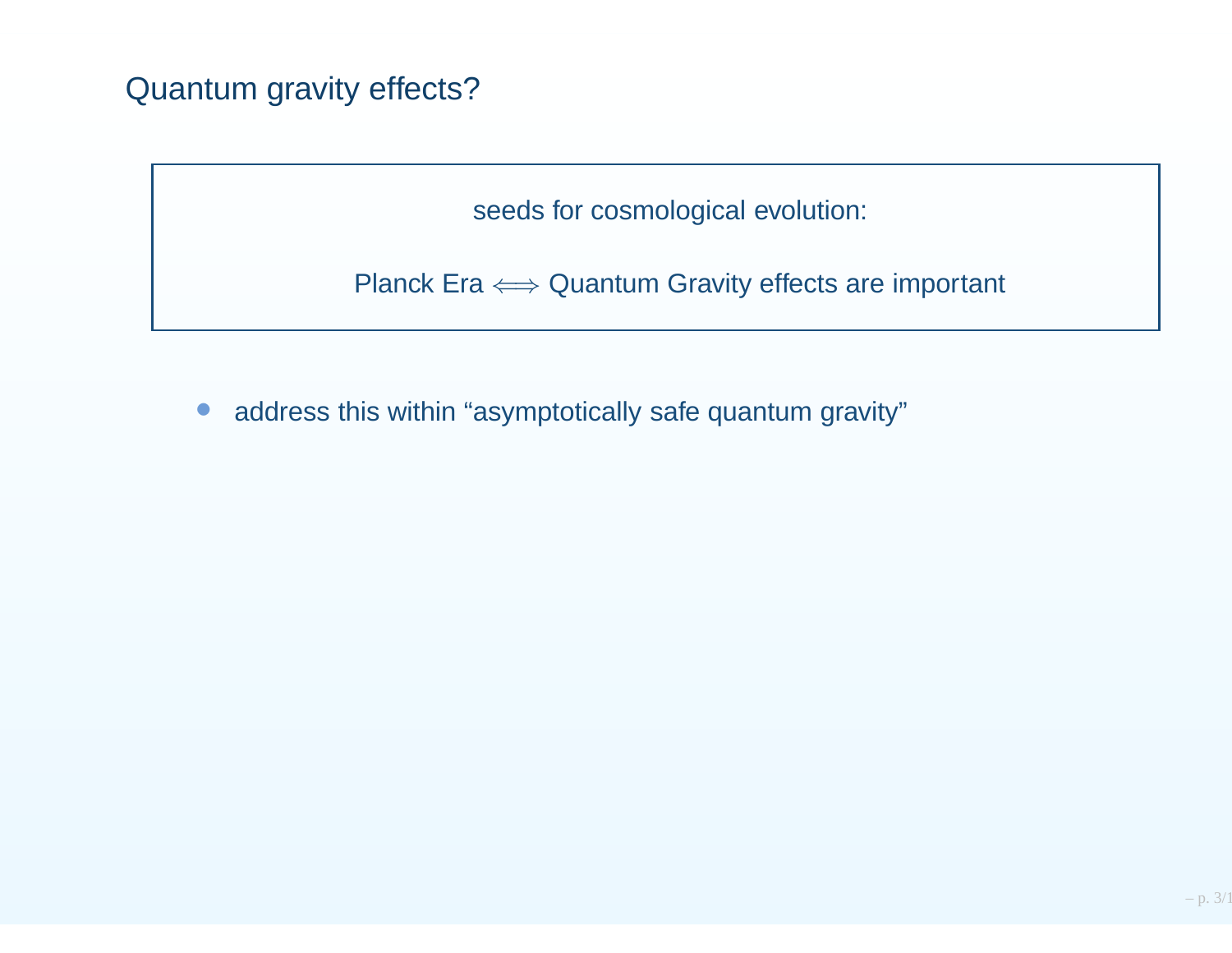# Quantum gravity effects?

seeds for cosmological evolution:

Planck Era  $\Longleftrightarrow$  Quantum Gravity effects are important

•address this within "asymptotically safe quantum gravity"

Outline:

- • exact renormalization group (RG) equation for Euclidean Quantum Gravity $\Longrightarrow$  non-perturbative RG flow of  $G,\Lambda$
- $\bullet$  RG improvement of cosmological equations(= include leading quantum gravity effects)
- •analyze flat FRW cosmologies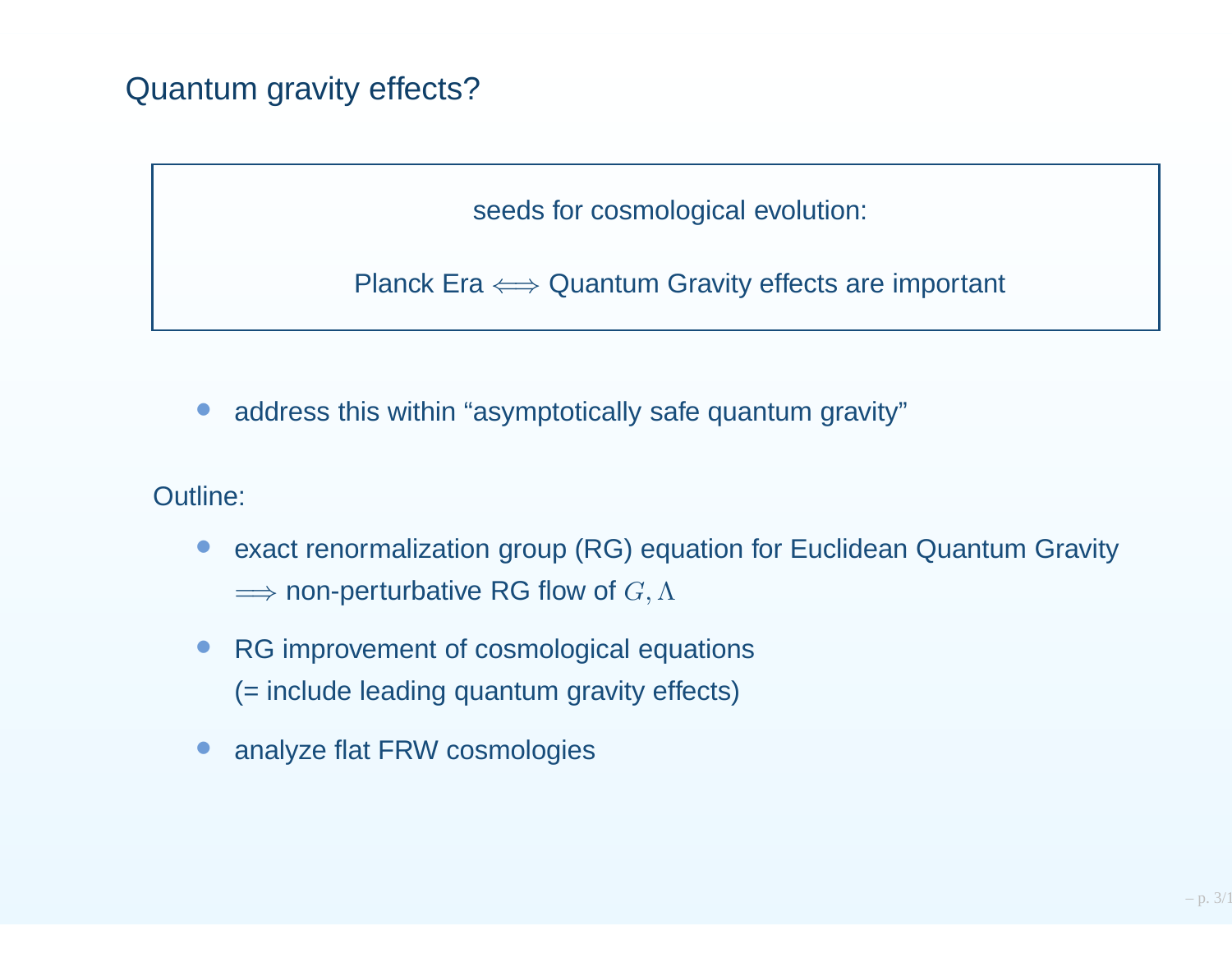Exact Renormalization Group approach to Euclidean Quantum Gravity

(M. Reuter, Phys. Rev. D <sup>57</sup> (1998) <sup>971</sup> [arXiv:hep-th/9605030])

exact RG approach in <sup>a</sup> nut-shell:

- $\bullet$  pathintegral approach to quantize theory of Euclidean metrics
	- $\circ$ diffeomorphism invariant
	- $\circ$ background independent
	- $\circ$ non-perturbative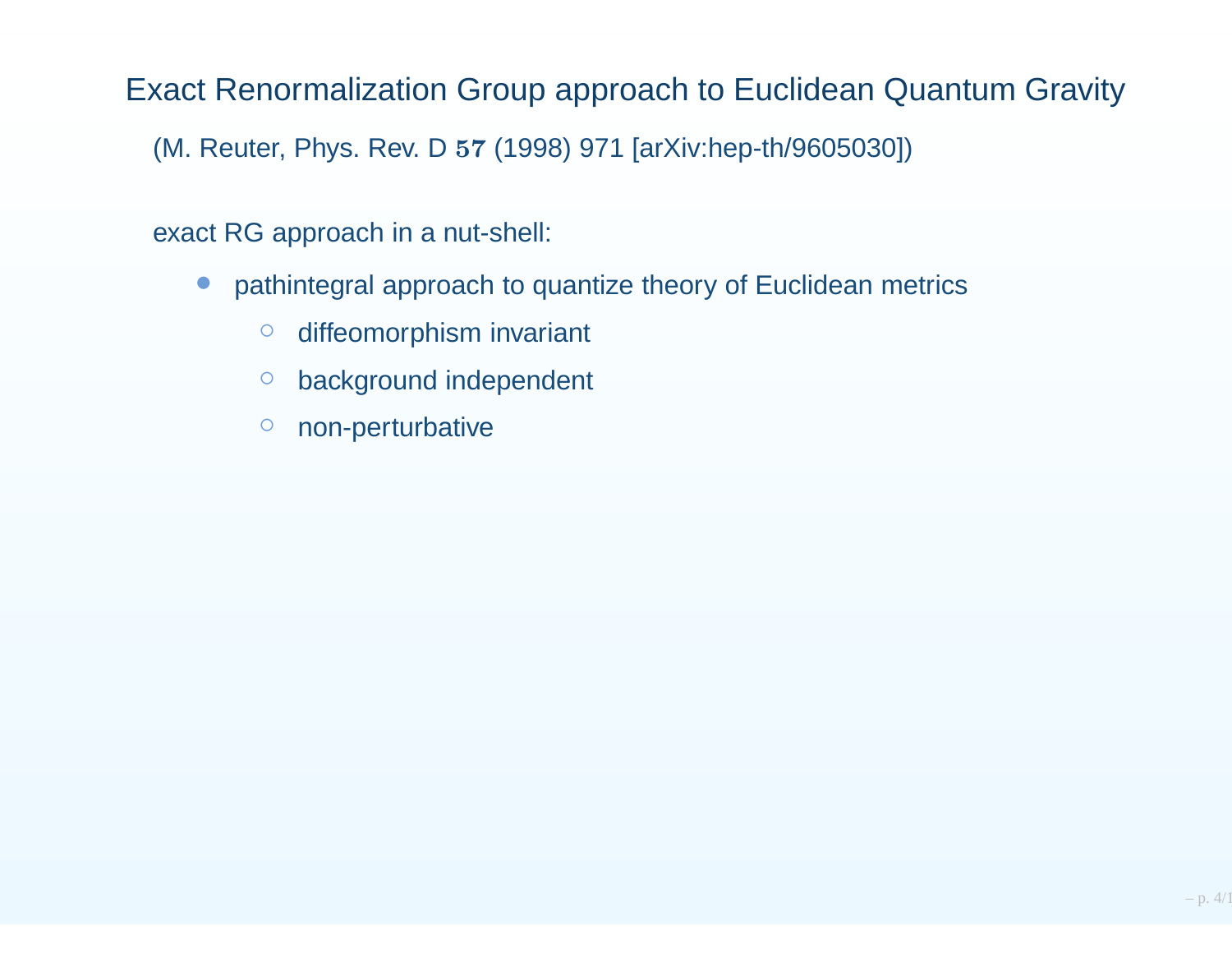Exact Renormalization Group approach to Euclidean Quantum Gravity

(M. Reuter, Phys. Rev. D <sup>57</sup> (1998) <sup>971</sup> [arXiv:hep-th/9605030])

exact RG approach in <sup>a</sup> nut-shell:

- $\bullet$  pathintegral approach to quantize theory of Euclidean metrics
	- $\circ$ diffeomorphism invariant
	- $\circ$ background independent
	- $\circ$ non-perturbative

formulated for: effective average action  $\Gamma_k$ 

- $\bullet$  Wilsonian effective actionincludes all quantum effects with momenta  $p^2 > k^2$
- $\bullet$ • limits:  $k \to \infty$  = bare/classical action  $S$ 
	- $k\rightarrow0$  = ordinary effective action  $\Gamma$

main ingredient: exact evolution equation for  $\Gamma_k$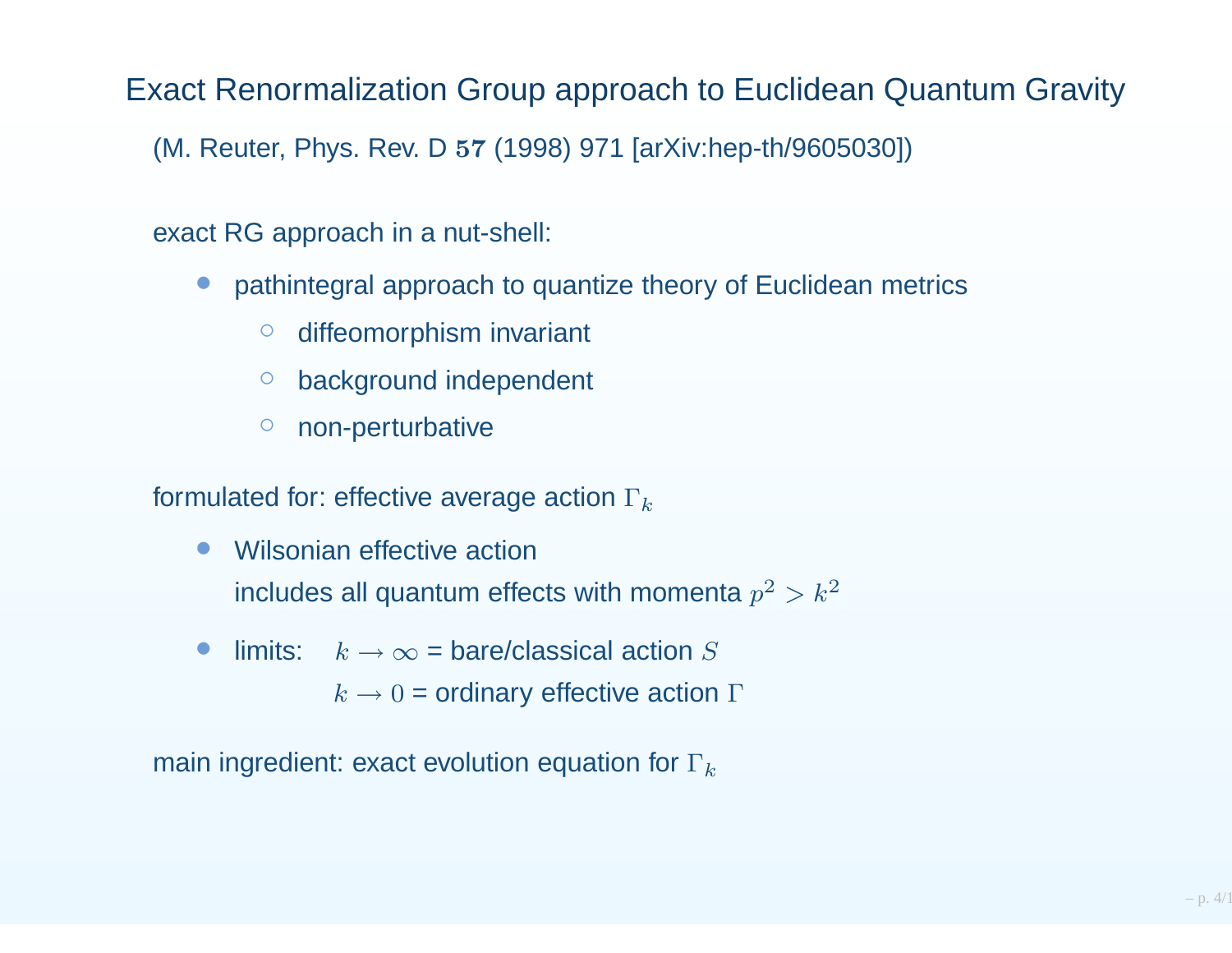Principle idea: piecewise performance of the path integral

1. Starting point: diffeomorphism invariant gravitational action  $S_{\textrm{grav}}[\gamma_{\mu\nu}]$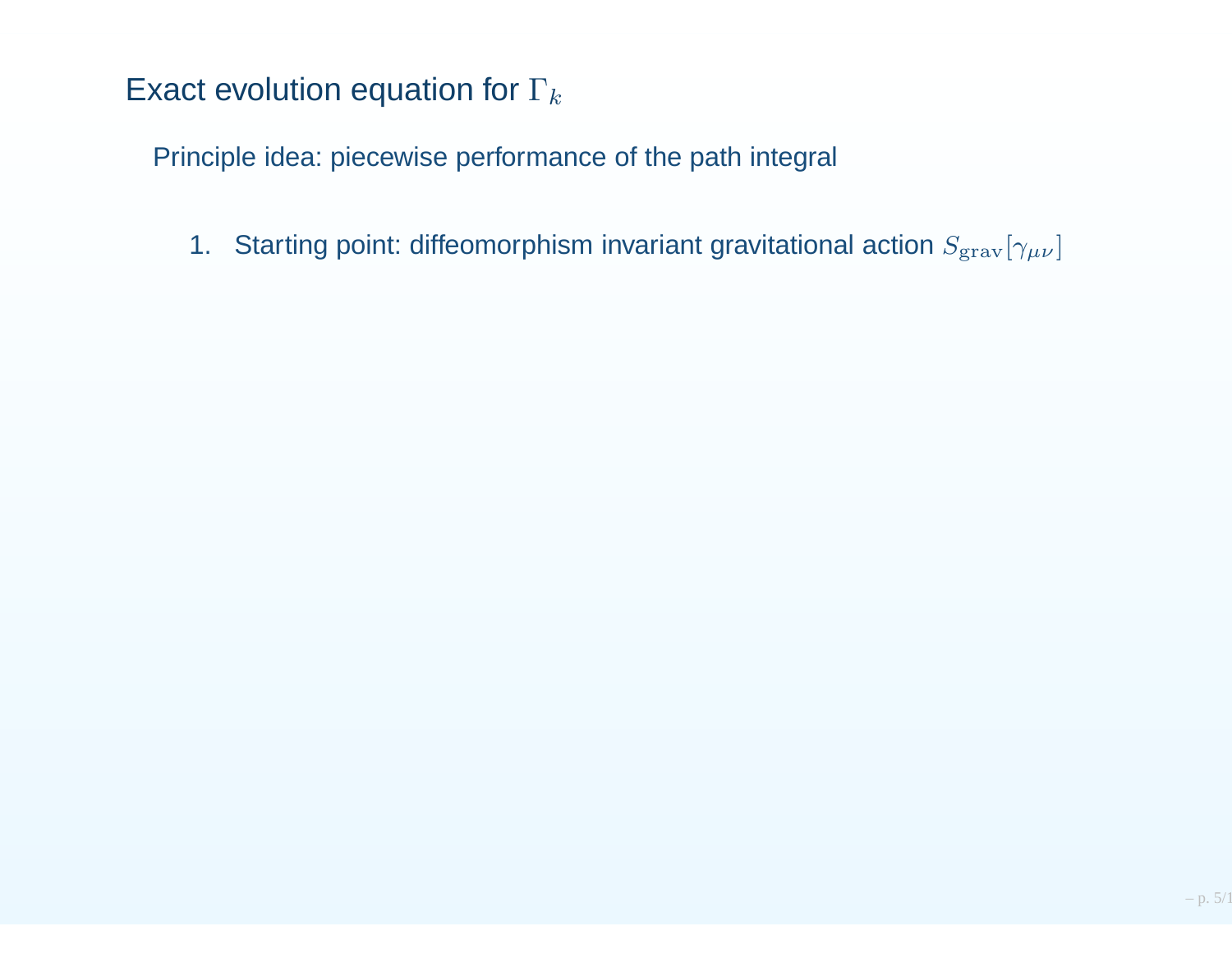Principle idea: piecewise performance of the path integral

- 1. Starting point: diffeomorphism invariant gravitational action  $S_{\textrm{grav}}[\gamma_{\mu\nu}]$
- 2. Construct: scale dependent gen. fct. for connected Greens functions

$$
\exp\{W_k[t^{\mu\nu}, \sigma^\mu, \bar{\sigma}_\mu; \bar{g}_{\mu\nu}]\} = \int \mathcal{D}h_{\mu\nu} \mathcal{D}C^\mu \mathcal{D}\bar{C}^\mu \times
$$
  
\n
$$
\exp\{-S_{\text{grav}}[\bar{g} + h] - S_{\text{gf}}[h; \bar{g}] - S_{\text{gh}}[h, C, \bar{C}; \bar{g}] - S_{\text{source}} - \Delta_k S[h, C, \bar{C}; \bar{g}]\}
$$

- •• background gauge fixing:  $\gamma_{\mu\nu} = \bar{g}_{\mu\nu} + h_{\mu\nu}$  $S_{\text{gf}}[h;\bar{g}], S_{\text{gh}}[h, C, \bar{C};\bar{g}]$  = standard gauge fixing terms
- ••  $S_{\text{source}}$  = Sources for  $h_{\mu\nu}, C^{\mu}, \bar{C}_{\mu}$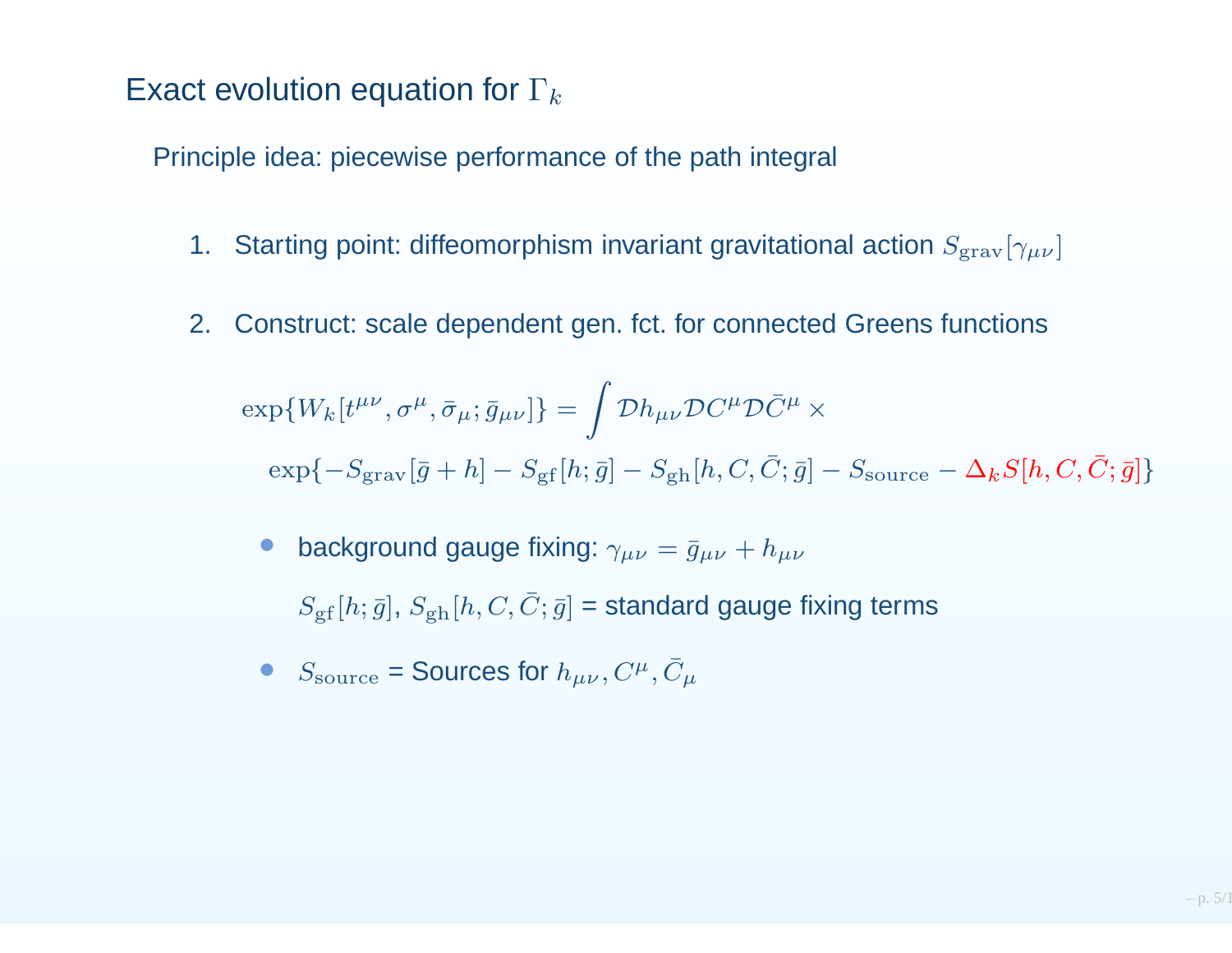Principle idea: piecewise performance of the path integral

- 1. Starting point: diffeomorphism invariant gravitational action  $S_{\textrm{grav}}[\gamma_{\mu\nu}]$
- 2. Construct: scale dependent gen. fct. for connected Greens functions $\exp\{W_k[t^{\mu\nu},\sigma^\mu,\bar\sigma_\mu;\bar g_{\mu\nu}]\}=\int {\cal D}h_{\mu\nu}{\cal D}C^\mu{\cal D}\bar C^\mu\times$  $\exp\{-S_\text{grav}[\bar{g}+h]-S_\text{gf}[h;\bar{g}]-S_\text{gh}[h,C,\bar{C};\bar{g}]-S_\text{source}-\Delta_k S[h,C,\bar{C};\bar{g}]\}$ 
	- •crucial ingredient: scale dependent mass term

$$
\Delta_k S = \int \sqrt{\bar{g}}\,h_{\mu\nu}\,Z_{\rm grav}^{\mu\nu\rho\sigma}\,\mathcal{R}_k (-\bar{D}^2)\,h_{\rho\sigma} + \text{ghost term}
$$

0.50.20.40.60.8 $2 \left( \frac{R_k (p^2/k^2)}{k^2} \right)$  $p^2/k$ *2 <sup>2</sup>* separates: fast modes  $p^2 > k^2$ slow modes  $p^2 < k^2$ mode suppression for slow modes

1

<sup>1</sup> 1.5 <sup>2</sup> 2.5

 $p. 6/1$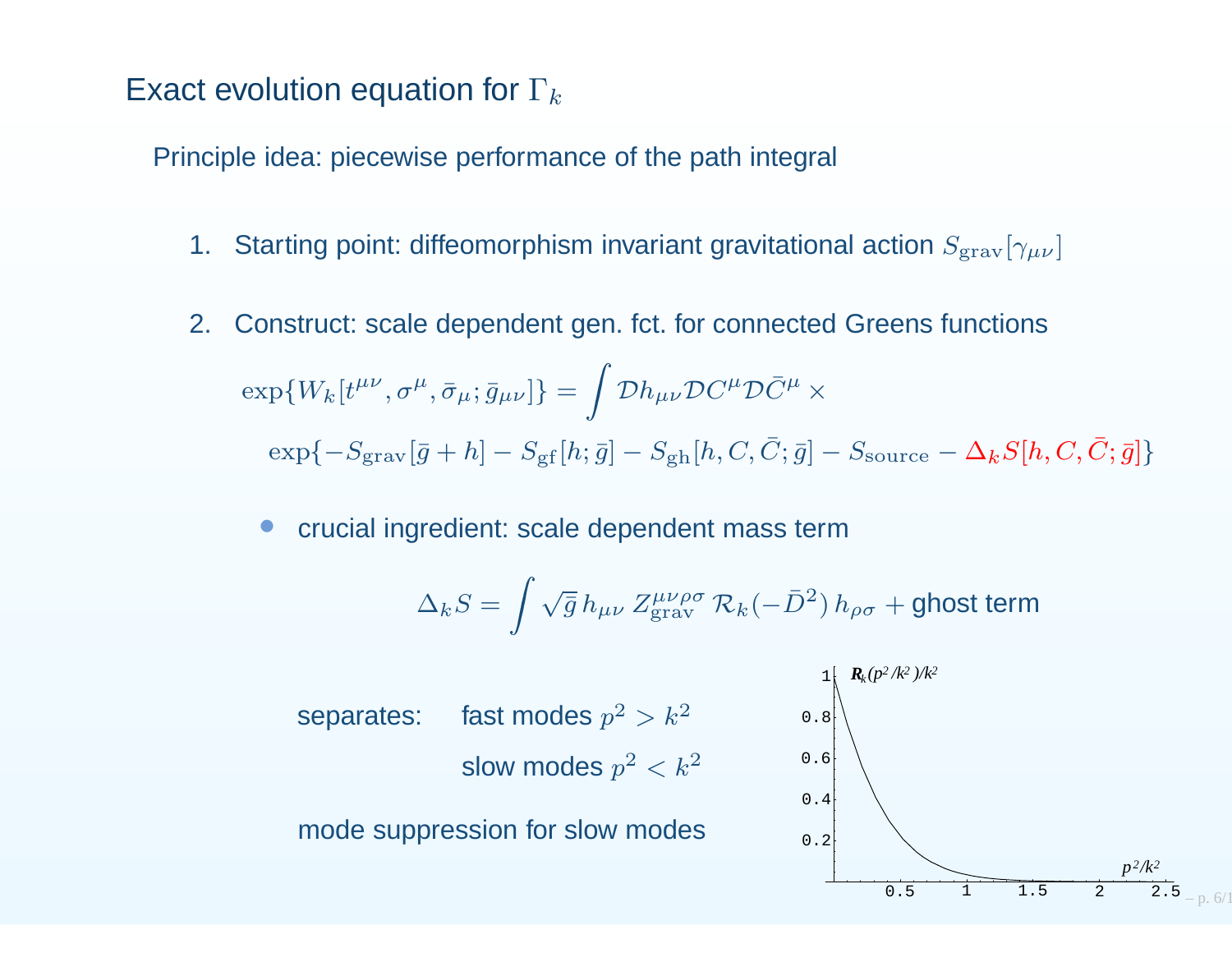Principle idea: piecewise performance of the path integral

- 1. Starting point: diffeomorphism invariant gravitational action  $S_{\textrm{grav}}[\gamma_{\mu\nu}]$
- 2. Construct: scale dependent gen. fct. for connected Greens functions $\exp\{W_k[t^{\mu\nu},\sigma^\mu,\bar\sigma_\mu;\bar g_{\mu\nu}]\}=\int {\cal D}h_{\mu\nu}{\cal D}C^\mu{\cal D}\bar C^\mu\times$  $\exp\{-S_\text{grav}[\bar{g}+h]-S_\text{gf}[h;\bar{g}]-S_\text{gh}[h,C,\bar{C};\bar{g}]-S_\text{source}-\Delta_k S[h,C,\bar{C};\bar{g}]\}$
- 3. Effective average action  $\Gamma_k$  = (modified) Legendre transform of  $W_k$ :
	- •• Classical fields:  $\bar{h}_{\mu\nu} = \langle h_{\mu\nu} \rangle_k$ ,  $\xi^{\mu} = \langle C^{\mu} \rangle_k$ ,  $\bar{\xi}^{\mu} = \langle \bar{C}^{\mu} \rangle_k$

$$
\Gamma_k = \int \sqrt{\bar{g}} \left( t^{\mu\nu} \bar{h}_{\mu\nu} + \bar{\sigma}_{\mu} \xi^{\mu} + \sigma^{\mu} \bar{\xi}_{\mu} \right) - W_k - \Delta S_k.
$$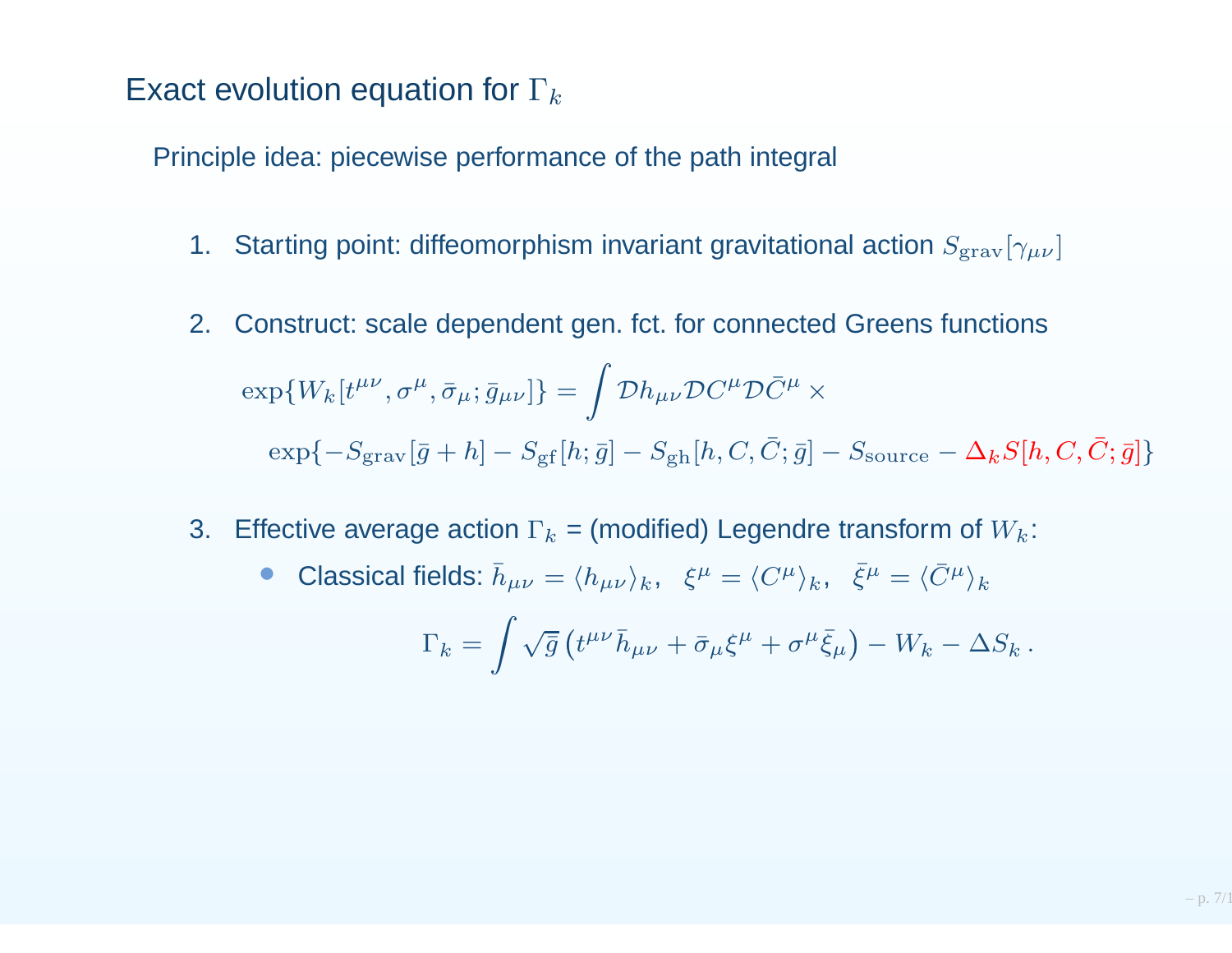Principle idea: piecewise performance of the path integral

- 1. Starting point: diffeomorphism invariant gravitational action  $S_{\textrm{grav}}[\gamma_{\mu\nu}]$
- 2. Construct: scale dependent gen. fct. for connected Greens functions $\exp\{W_k[t^{\mu\nu},\sigma^\mu,\bar\sigma_\mu;\bar g_{\mu\nu}]\}=\int {\cal D}h_{\mu\nu}{\cal D}C^\mu{\cal D}\bar C^\mu\times$  $\exp\{-S_\text{grav}[\bar{g}+h]-S_\text{gf}[h;\bar{g}]-S_\text{gh}[h,C,\bar{C};\bar{g}]-S_\text{source}-\Delta_k S[h,C,\bar{C};\bar{g}]\}$
- 3. Effective average action  $\Gamma_k$  = (modified) Legendre transform of  $W_k$ :

\n- Classical fields: 
$$
\bar{h}_{\mu\nu} = \langle h_{\mu\nu} \rangle_k
$$
,  $\xi^{\mu} = \langle C^{\mu} \rangle_k$ ,  $\bar{\xi}^{\mu} = \langle \bar{C}^{\mu} \rangle_k$
\n- $\Gamma_k = \int \sqrt{\bar{g}} \left( t^{\mu\nu} \bar{h}_{\mu\nu} + \bar{\sigma}_{\mu} \xi^{\mu} + \sigma^{\mu} \bar{\xi}_{\mu} \right) - W_k - \Delta S_k$
\n- each RG equation for  $\Gamma_k$ :
\n

4.  $\,$  exact RG equation for  $\Gamma_k$ :

$$
k\partial_k \Gamma_k = \frac{1}{2} \text{Tr} \left[ \left( \Gamma_k^{(2)} + \mathcal{R}_k(-\bar{D}^2) \right)^{-1} k \partial_k \mathcal{R}_k(-\bar{D}^2) \right] + \text{ghost contribution}
$$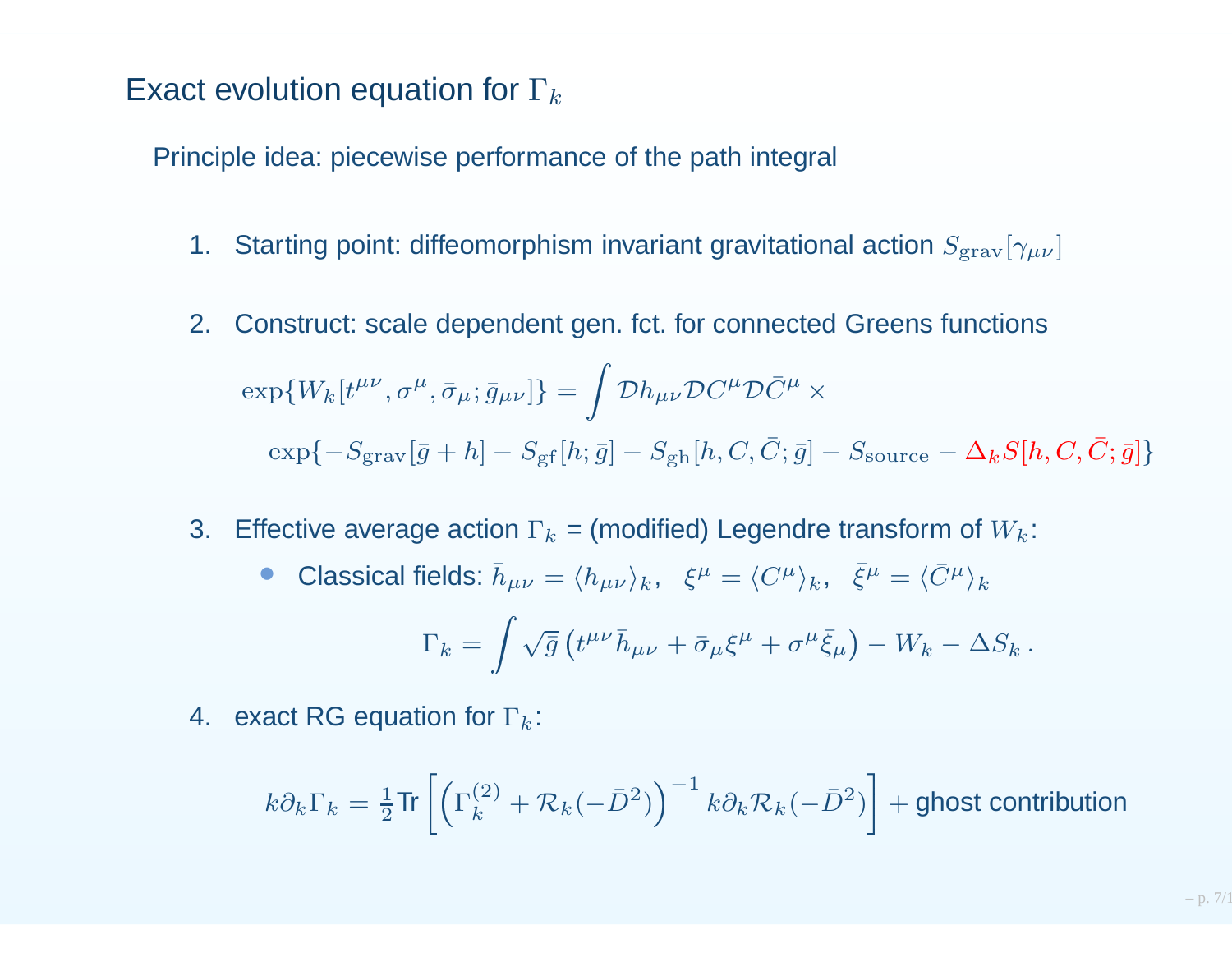#### The Einstein-Hilbert truncation

- $\bullet$ Catch: exact RG equation cannot be solved exactly
- $\bullet$  non-perturbative approximation scheme $\Longrightarrow$  truncate the space of all interactions to the "most relevant" ones
- $\bullet$ Simplest ansatz: Einstein-Hilbert truncation

$$
\Gamma_k = \frac{1}{16\pi G(k)}\int d^4x \sqrt{g}\left\{-R+2\Lambda(k)\right\}\, + \text{classical gauge fixing}
$$

 $\bigcirc$  $\circ$  running couplings:  $G(k), \Lambda(k)$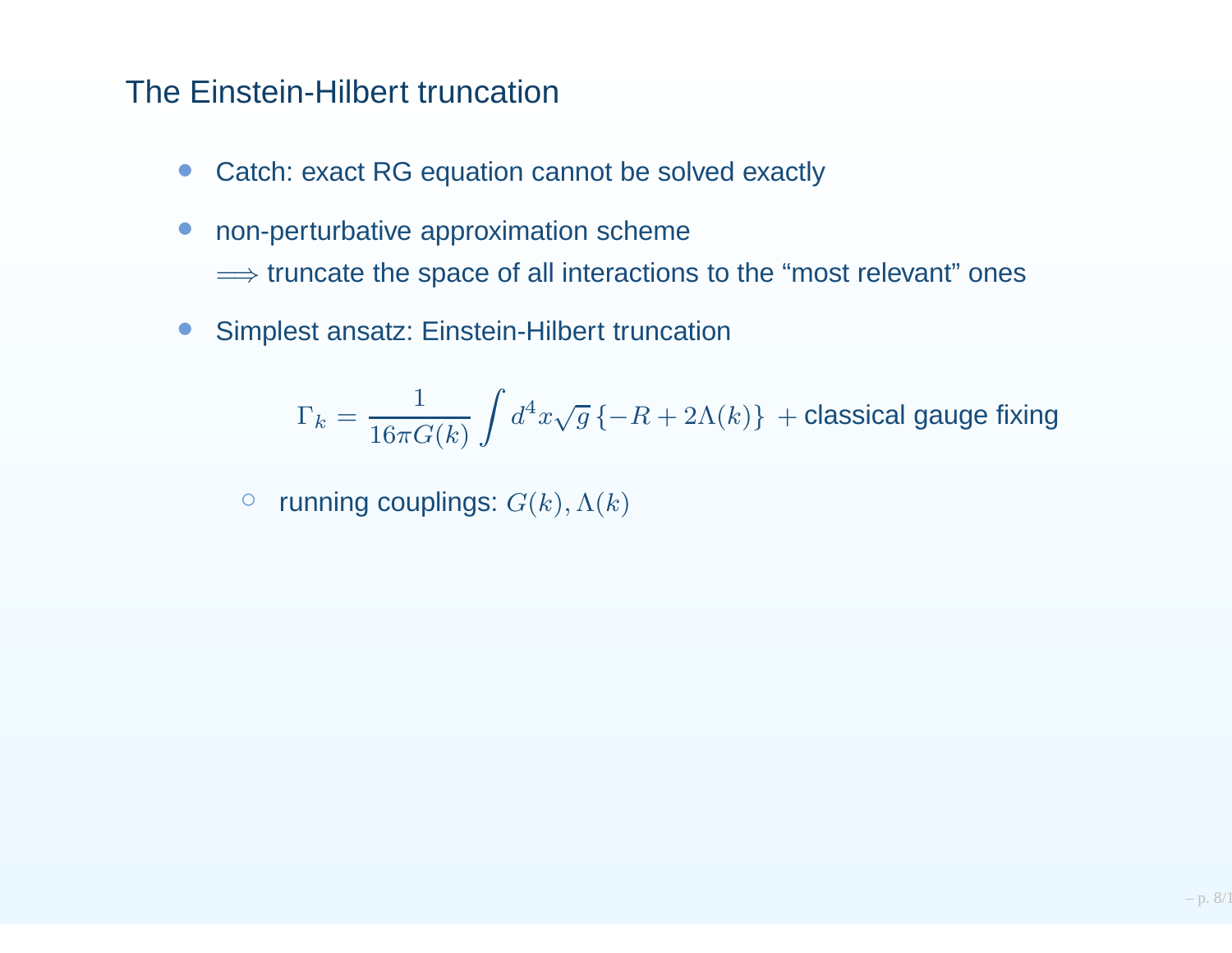#### The Einstein-Hilbert truncation

- •Catch: exact RG equation cannot be solved exactly
- • non-perturbative approximation scheme $\Longrightarrow$  truncate the space of all interactions to the "most relevant" ones
- •Simplest ansatz: Einstein-Hilbert truncation

$$
\Gamma_k = \frac{1}{16\pi G(k)}\int d^4x \sqrt{g}\left\{-R+2\Lambda(k)\right\}\, + \text{classical gauge fixing}
$$

- $\bigcirc$  $\circ$  running couplings:  $G(k), \Lambda(k)$
- •• non-perturbative  $\beta$ -functions  $\beta_G(G,\Lambda,k), \beta_\Lambda(G,\Lambda,k)$ :

$$
k \frac{d}{dk} G(k) = \eta_N G,
$$
  
\n
$$
k \frac{d}{dk} \Lambda(k) = \eta_N \Lambda + \frac{1}{8\pi} k^4 G \left[ 40\Phi_2^1(-2\Lambda/k^2) - 32\Phi_2^1(0) - 20\eta_N \tilde{\Phi}_2^1(-2\Lambda/k^2) \right]
$$
  
\n
$$
\circ \eta_N:
$$
 anomalous dimension of Newton's constant

- 
- $\circ \ \, \Phi, \tilde \Phi$  encode  $\mathcal R_k$ -dependence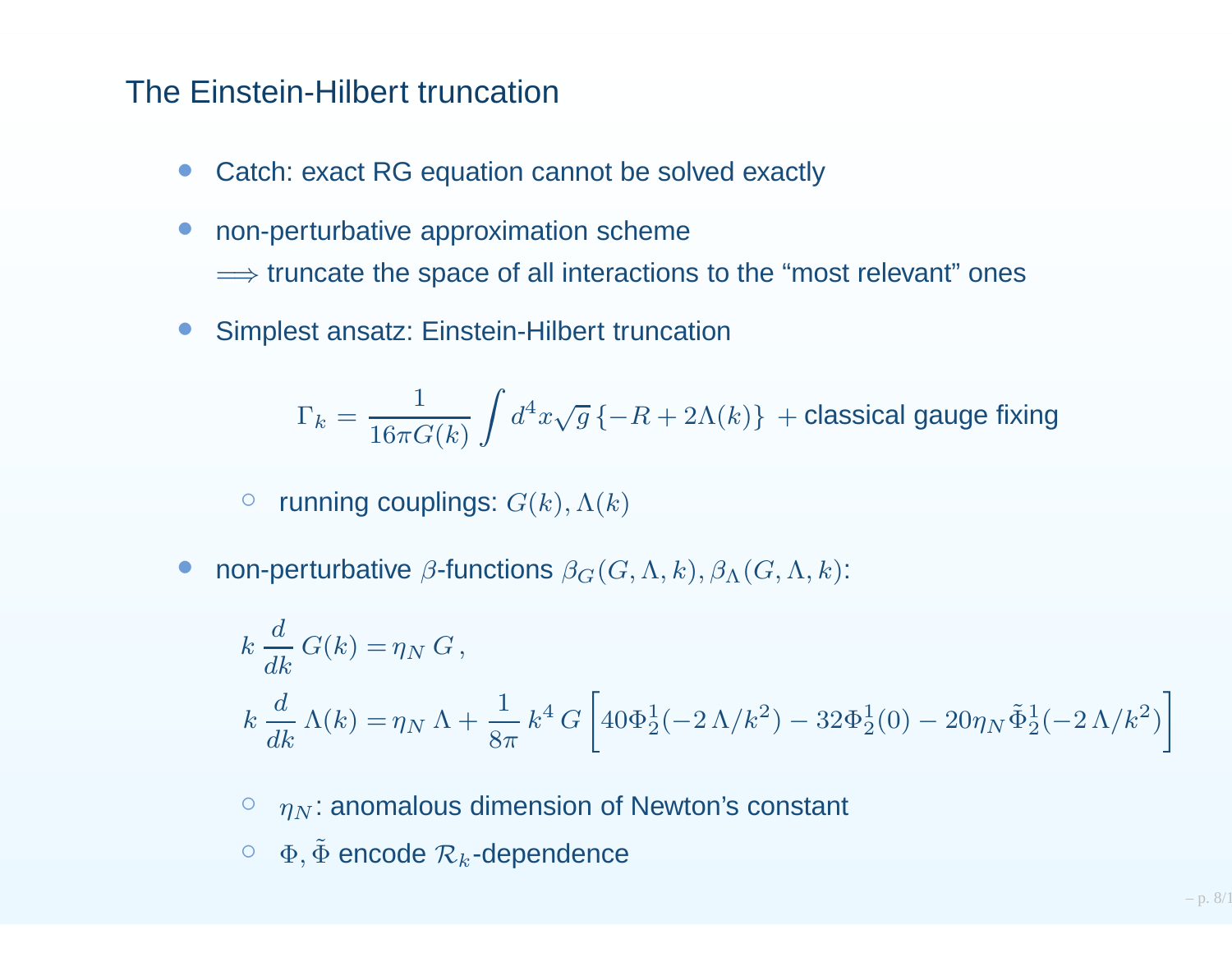# Evidence for asymptotic freedom

Introduce dimensionless coupling constants

$$
g(k) \equiv k^2 G(k), \lambda(k) \equiv \Lambda(k)/k^2
$$

 $\Longrightarrow$  autonomous  $\beta$ -functions:

$$
k\partial_k g = \beta_g(g,\lambda) , \qquad k\partial_k \lambda = \beta_\lambda(g,\lambda).
$$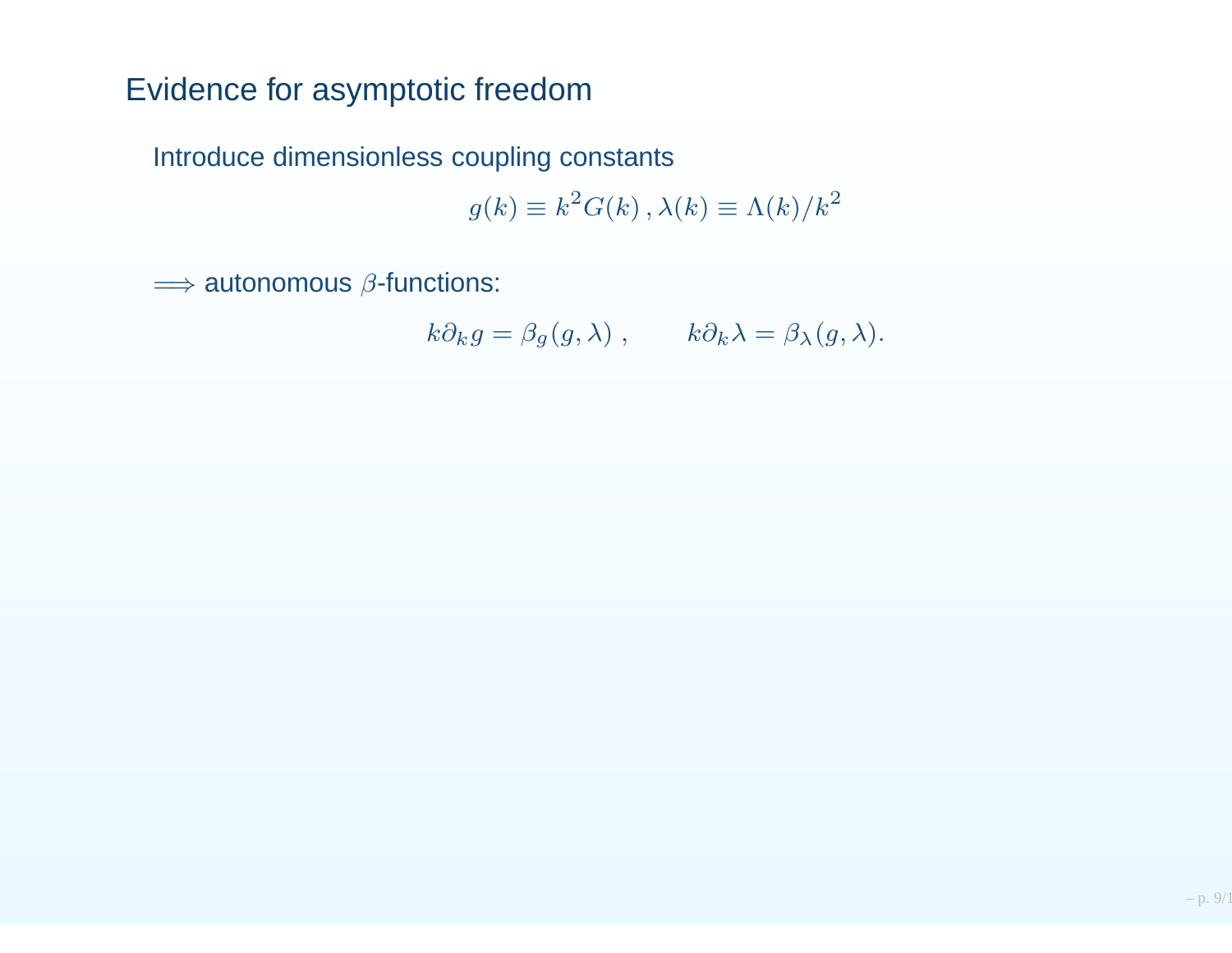### Evidence for asymptotic freedom

Introduce dimensionless coupling constants

$$
g(k) \equiv k^2 G(k), \lambda(k) \equiv \Lambda(k)/k^2
$$

 $\Longrightarrow$  autonomous  $\beta$ -functions:

$$
k\partial_k g = \beta_g(g, \lambda)
$$
,  $k\partial_k \lambda = \beta_\lambda(g, \lambda)$ .

 $\beta$ -functions have a non-Gaussian fixed point:

- •• exists  $g^*$  $^*>0,\lambda^*$ \* > 0 where  $\beta_g(g, \lambda) = \beta_{\lambda}(g, \lambda) = 0$
- $\bullet$ • IR repulsive in both  $g, \lambda$
- $\bullet$ by now good evidence for existence in full theory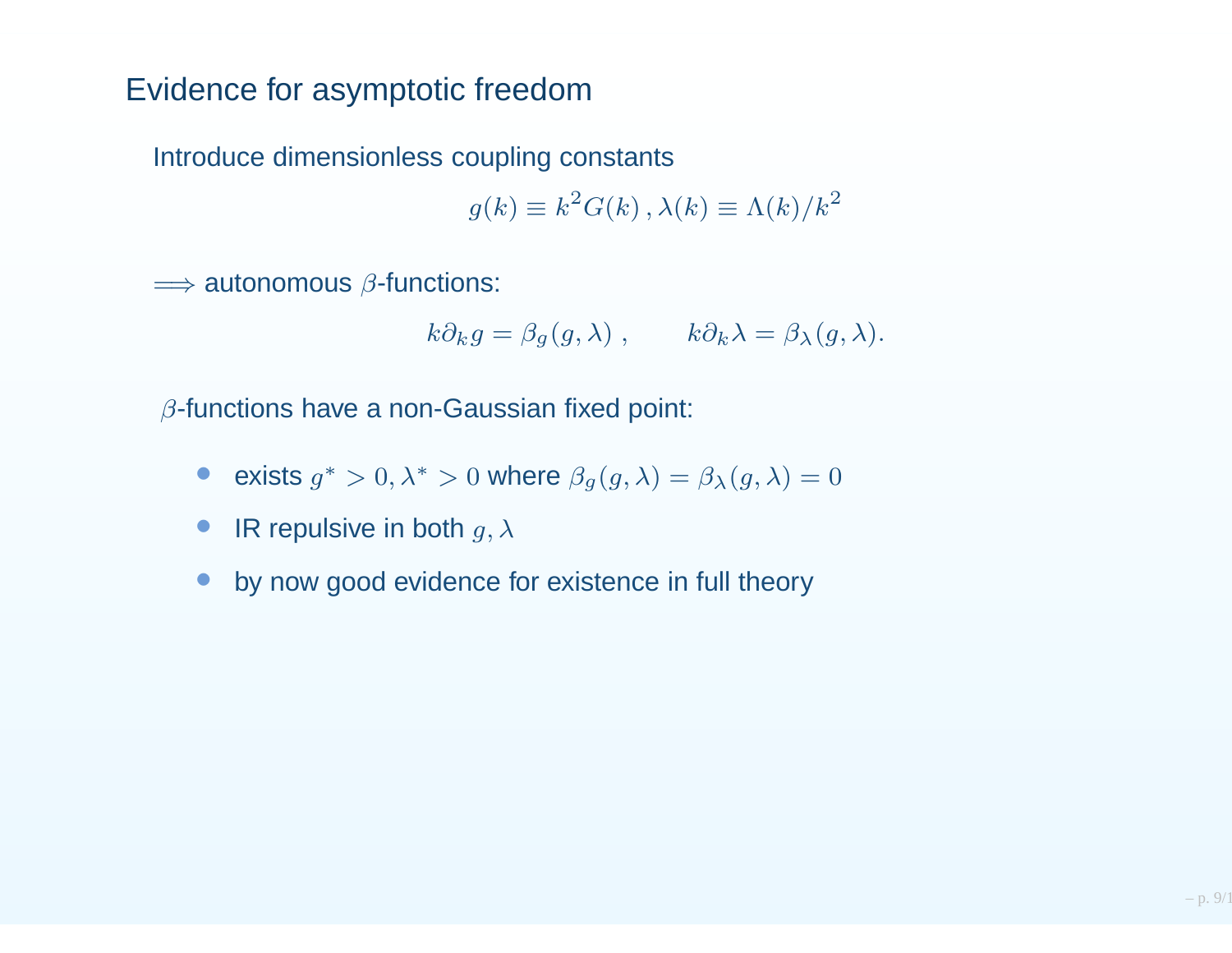### Evidence for asymptotic freedom

Introduce dimensionless coupling constants

$$
g(k) \equiv k^2 G(k), \lambda(k) \equiv \Lambda(k)/k^2
$$

 $\Longrightarrow$  autonomous  $\beta$ -functions:

$$
k\partial_k g = \beta_g(g, \lambda)
$$
,  $k\partial_k \lambda = \beta_\lambda(g, \lambda)$ .

 $\beta$ -functions have a non-Gaussian fixed point:

- •• exists  $g^*$  $^*>0,\lambda^*$ \* > 0 where  $\beta_g(g, \lambda) = \beta_{\lambda}(g, \lambda) = 0$
- •• IR repulsive in both  $g, \lambda$
- •by now good evidence for existence in full theory

implications for full theory:

•Euclidean Quantum Gravity is asymptotically free

$$
\lim_{k \to \infty} G(k) = \lim_{k \to \infty} \frac{g^*}{k^2} = 0
$$

•non-perturbatively renormalizable (Weinberg's asymptotic safety scenario)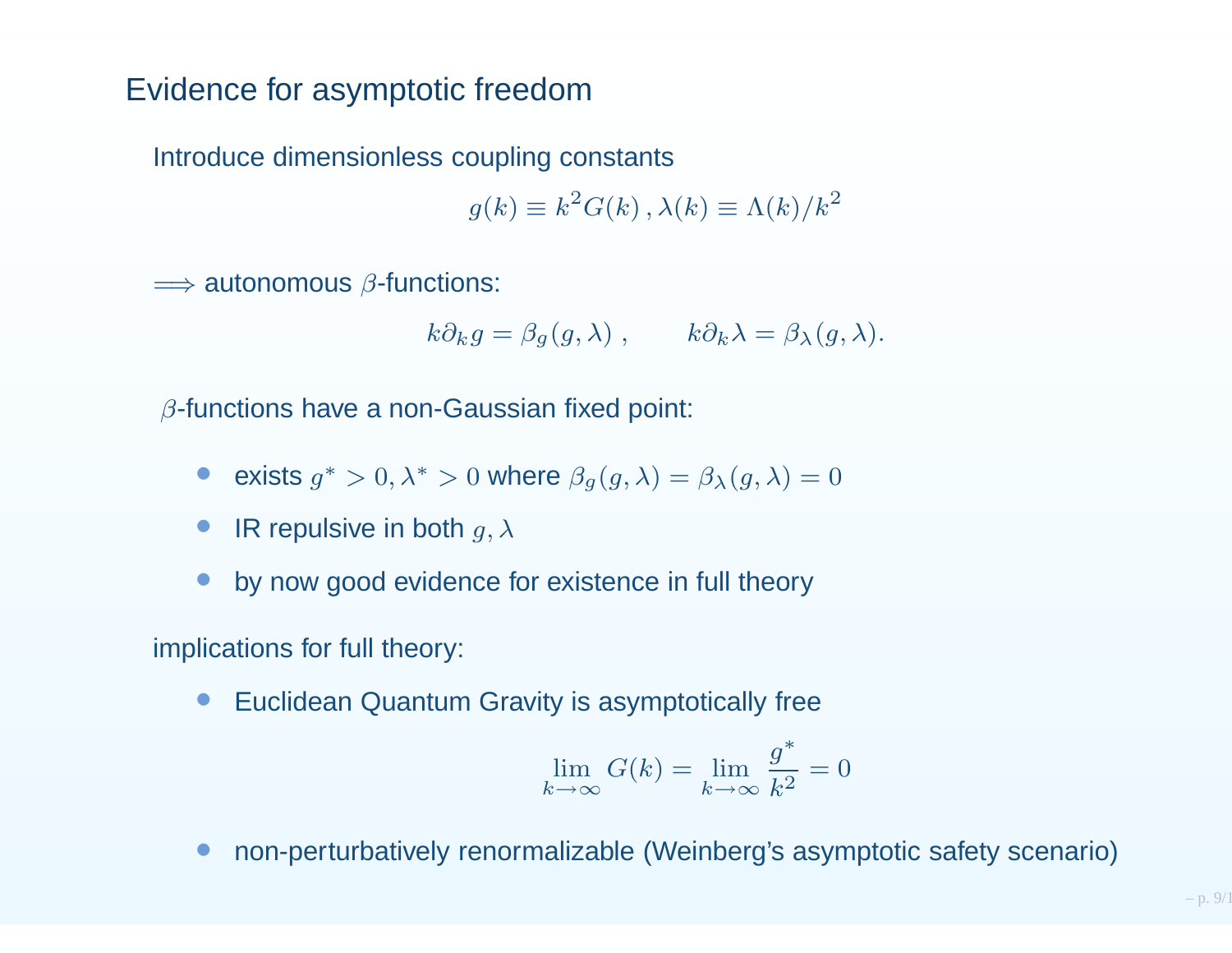#### The RG flow of QEG in the Einstein-Hilbert-truncation

(M. Reuter, F. Saueressig, Phys. Rev. D <sup>65</sup> (2002) <sup>065016</sup> [hep-th/0110054])

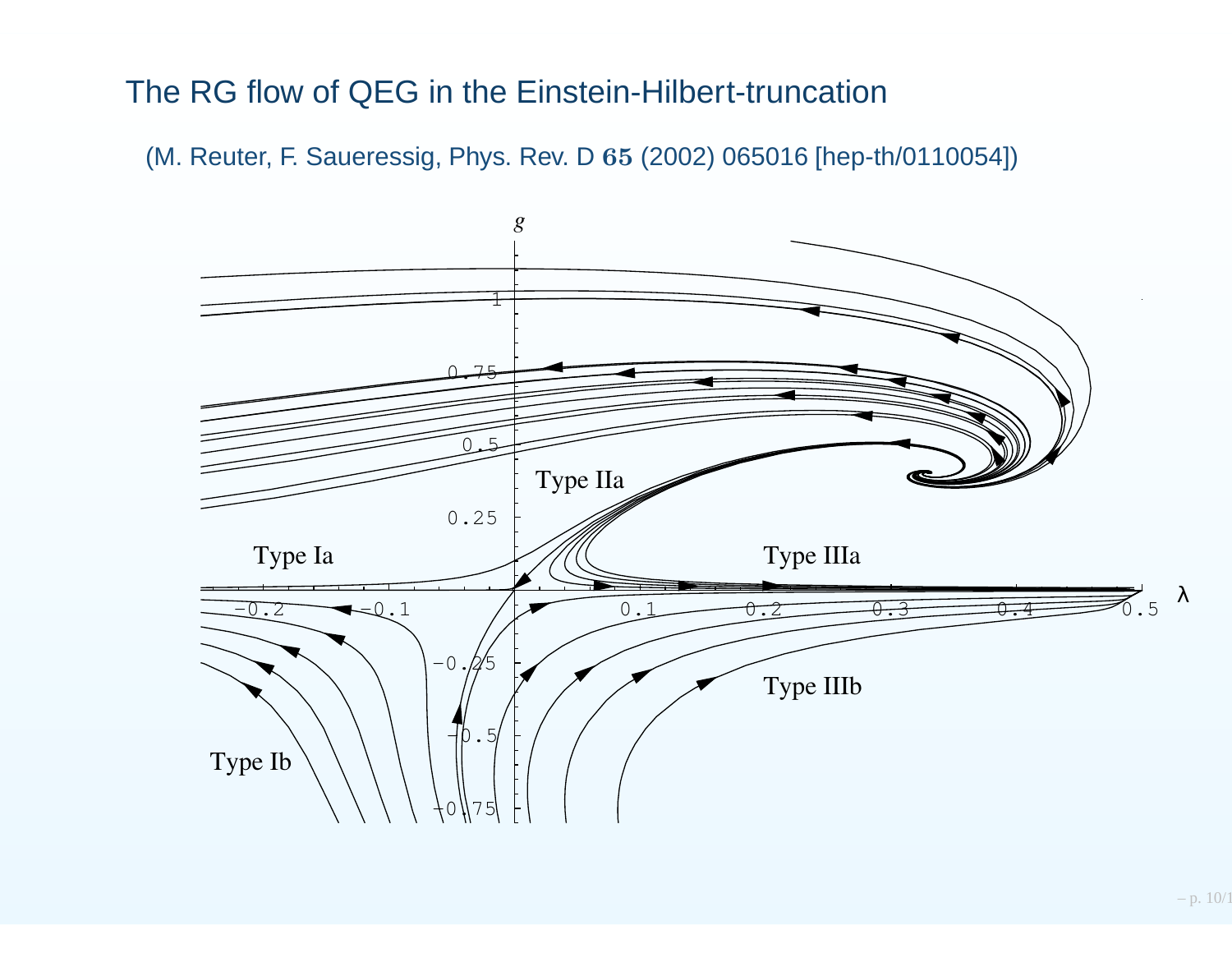#### The RG trajectory realized in Nature

(M. Reuter, H. Weyer, JCAP <sup>0412</sup> (2004) <sup>001</sup> [hep-th/0410119])



- •start: NGFP
- $\overline{\phantom{0}}$ linear regime: oscillations around NGFP
- •• passing extremely close to the GFP
- •long classical GR regime
- $\bullet$  $\lambda \lesssim 1/2$ : strong IR renormalization effects?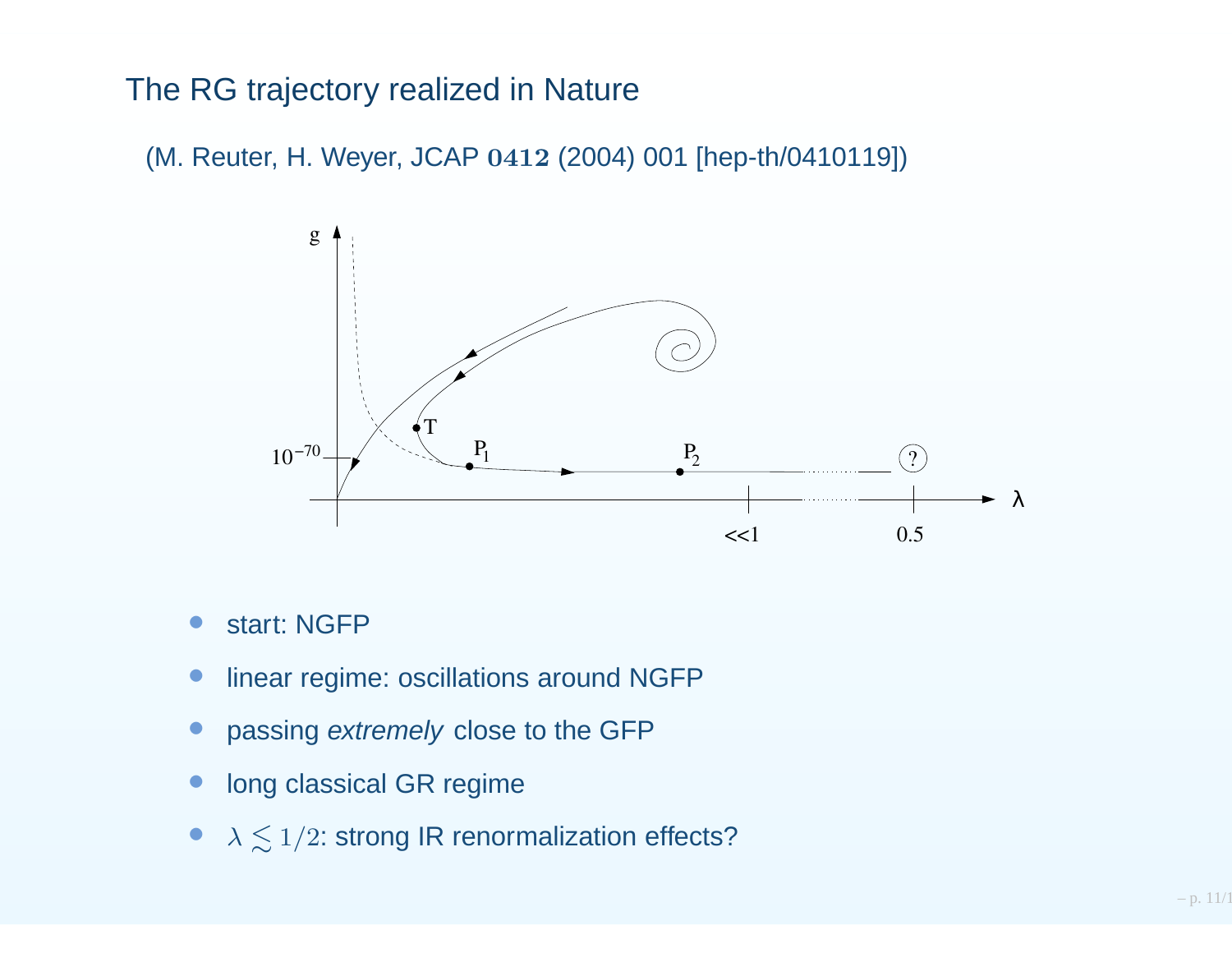#### Flat FRW cosmology

• FRW metric describes spatially flat, homogeneous, isotropic universe

$$
ds^{2} = -dt^{2} + a(t)^{2} \left[ dr^{2} + r^{2} d\Omega_{2}^{2} \right]
$$
  
equation

• dynamics: Einstein's equation

$$
G_{\mu\nu} = -\Lambda \, g_{\mu\nu} + 8\pi \, G \, T_{\mu\nu}
$$

 $\bullet$ conserved energy momentum tensor

$$
T_{\mu}^{\ \nu} \equiv \text{diag}[-\rho, p, p, p], \quad p(t) = w\rho(t), \quad \nabla^{\mu} T_{\mu}^{\ \nu} = 0
$$

 $\bullet$ Friedmann <sup>+</sup> matter equation:

$$
\left(\frac{\dot{a}}{a}\right)^2 = \frac{1}{3}\,\Lambda + \frac{8\pi}{3}\,G\,\rho\,,
$$

$$
\dot{\rho} + 3\,(1+w)\,\frac{\dot{a}}{a}\,\rho = 0
$$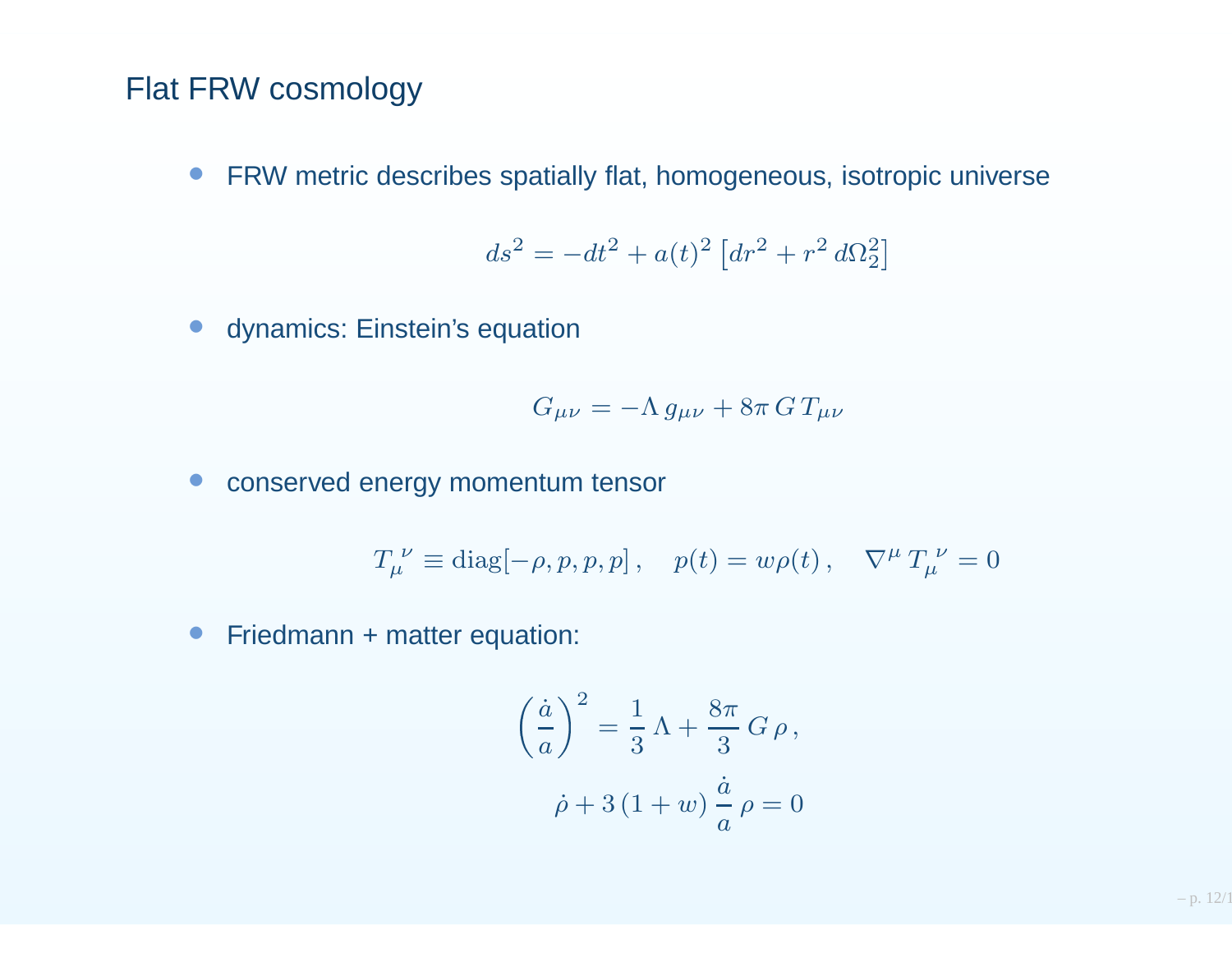RG improved FRW cosmology (= include quantum gravity effects)

 $\bullet$ dynamics: RG scale dependent Einstein's equation:

$$
G_{\mu\nu}=-\Lambda(k) g_{\mu\nu}+8\pi G(k) T_{\mu\nu}
$$

 $\bullet$ • cutoff identification  $k\equiv k(t)$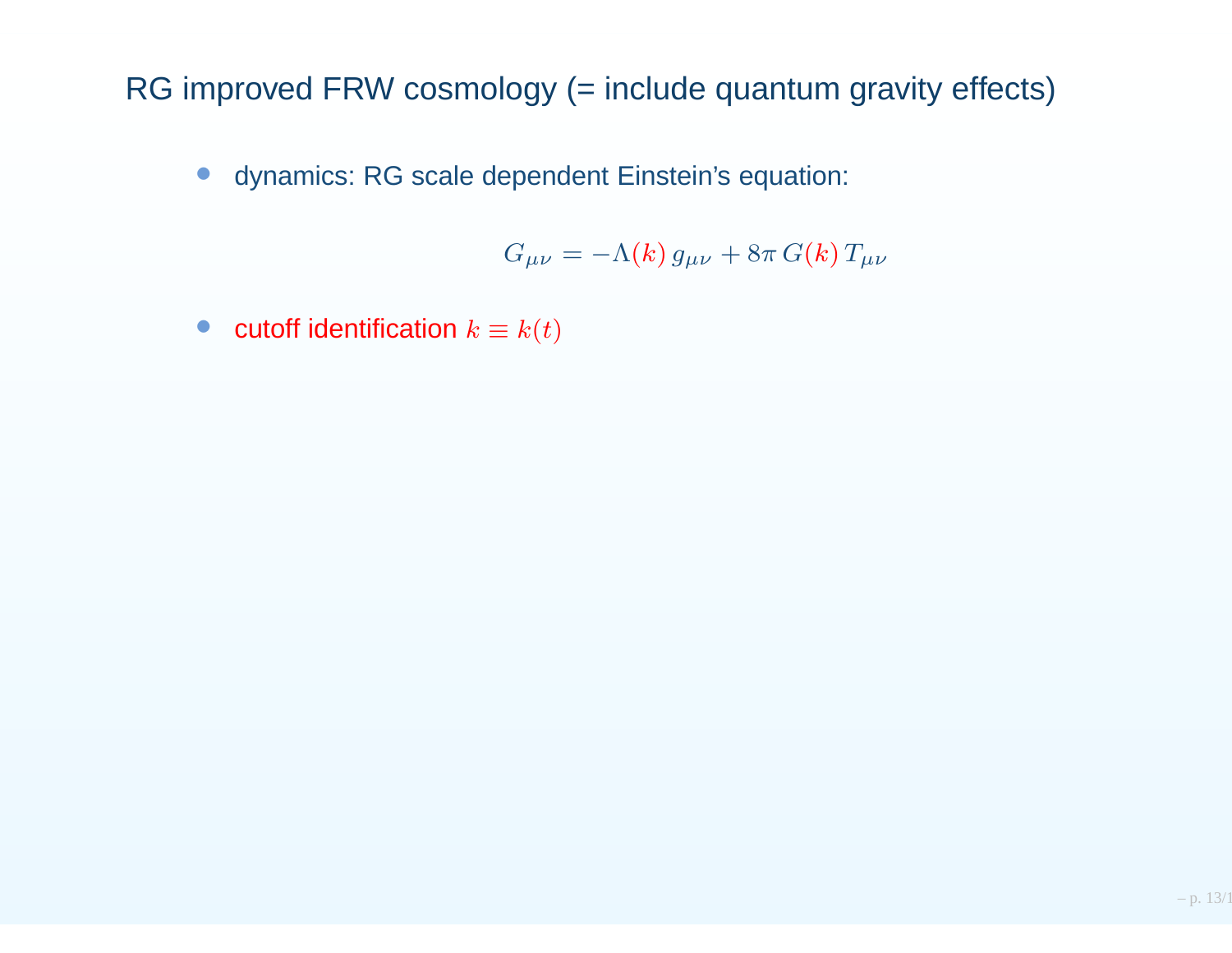RG improved FRW cosmology (= include quantum gravity effects)

 $\bullet$ dynamics: RG scale dependent Einstein's equation:

$$
G_{\mu\nu} = -\Lambda(k) g_{\mu\nu} + 8\pi G(k) T_{\mu\nu}
$$

- $\bullet$ • cutoff identification  $k\equiv k(t)$
- $\bullet$ • Friedmann + matter equation + cutoff identification  $k = k(t)$  + RG equations:

$$
\left(\frac{\dot{a}}{a}\right)^2 = \frac{1}{3}\Lambda(k(t)) + \frac{8\pi}{3}G(k(t))\rho
$$
  

$$
\dot{\rho} + 3(1+w)\frac{\dot{a}}{a}\rho = 0
$$
  

$$
\dot{\Lambda} + 8\pi\rho\dot{G} = 0
$$
  

$$
k\partial_k G(k) = \beta_G(G,\Lambda,k), \qquad k\partial_k\Lambda(k) = \beta_\Lambda(G,\Lambda,k)
$$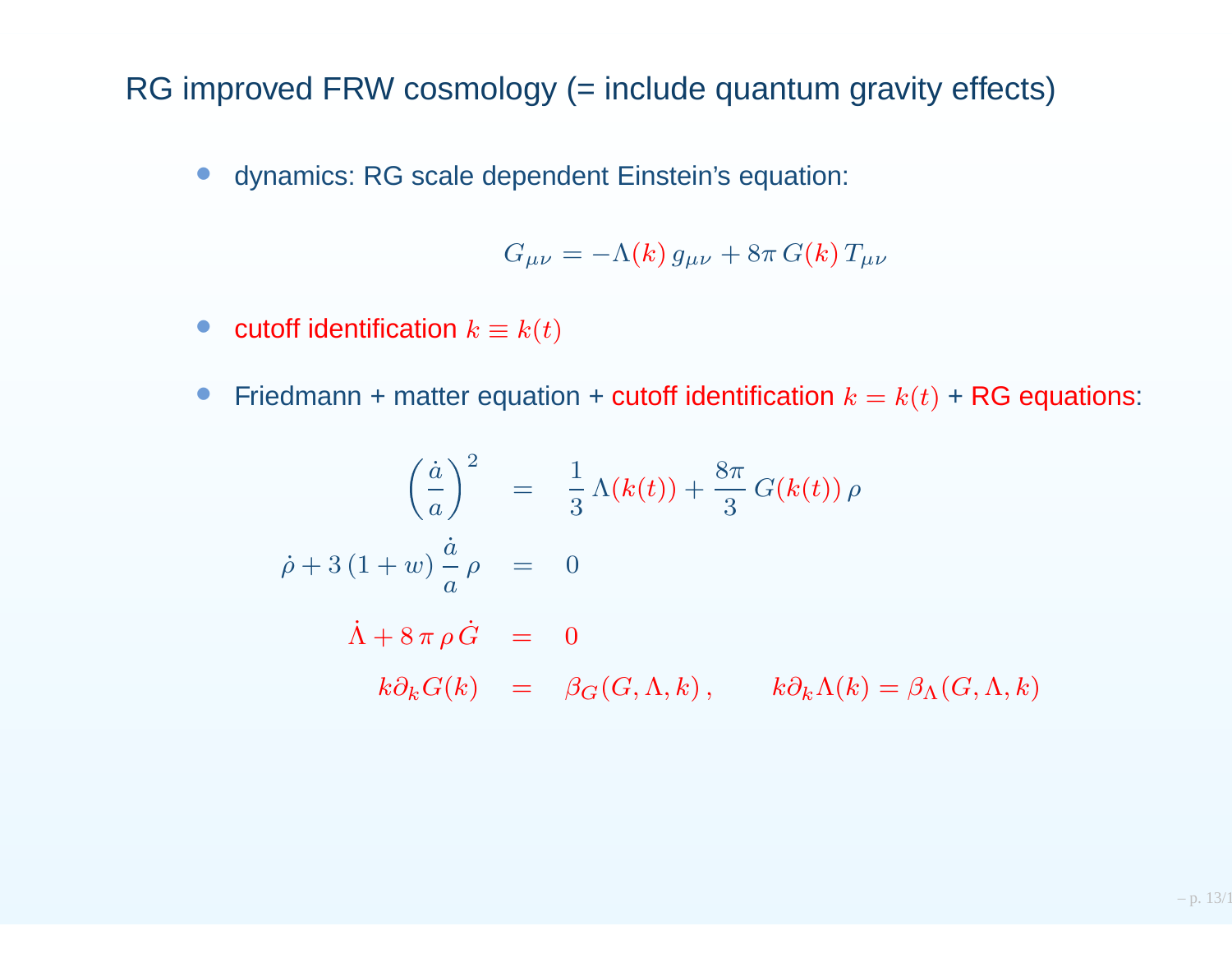# Solving the RG improved FRW equations

$$
\left(\frac{\dot{a}}{a}\right)^2 = \frac{1}{3}\Lambda(k(t)) + \frac{8\pi}{3}G(k(t))\rho
$$
  

$$
\dot{\rho} + 3(1+w)\frac{\dot{a}}{a}\rho = 0
$$
  

$$
\dot{\Lambda} + 8\pi\rho\dot{G} = 0
$$
  

$$
k\partial_k G(k) = \beta_G(G,\Lambda,k), \qquad k\partial_k\Lambda(k) = \beta_\Lambda(G,\Lambda,k)
$$

solve equations for given  $k=k(t)$ :

$$
\rho(t) = -\frac{1}{8\pi} \frac{\dot{\Lambda}(t)}{\dot{G}(t)}, \qquad a(t) = \left[ -\mathcal{M} \frac{\dot{G}(t)}{\dot{\Lambda}(t)} \right]^{1/(3+3w)}
$$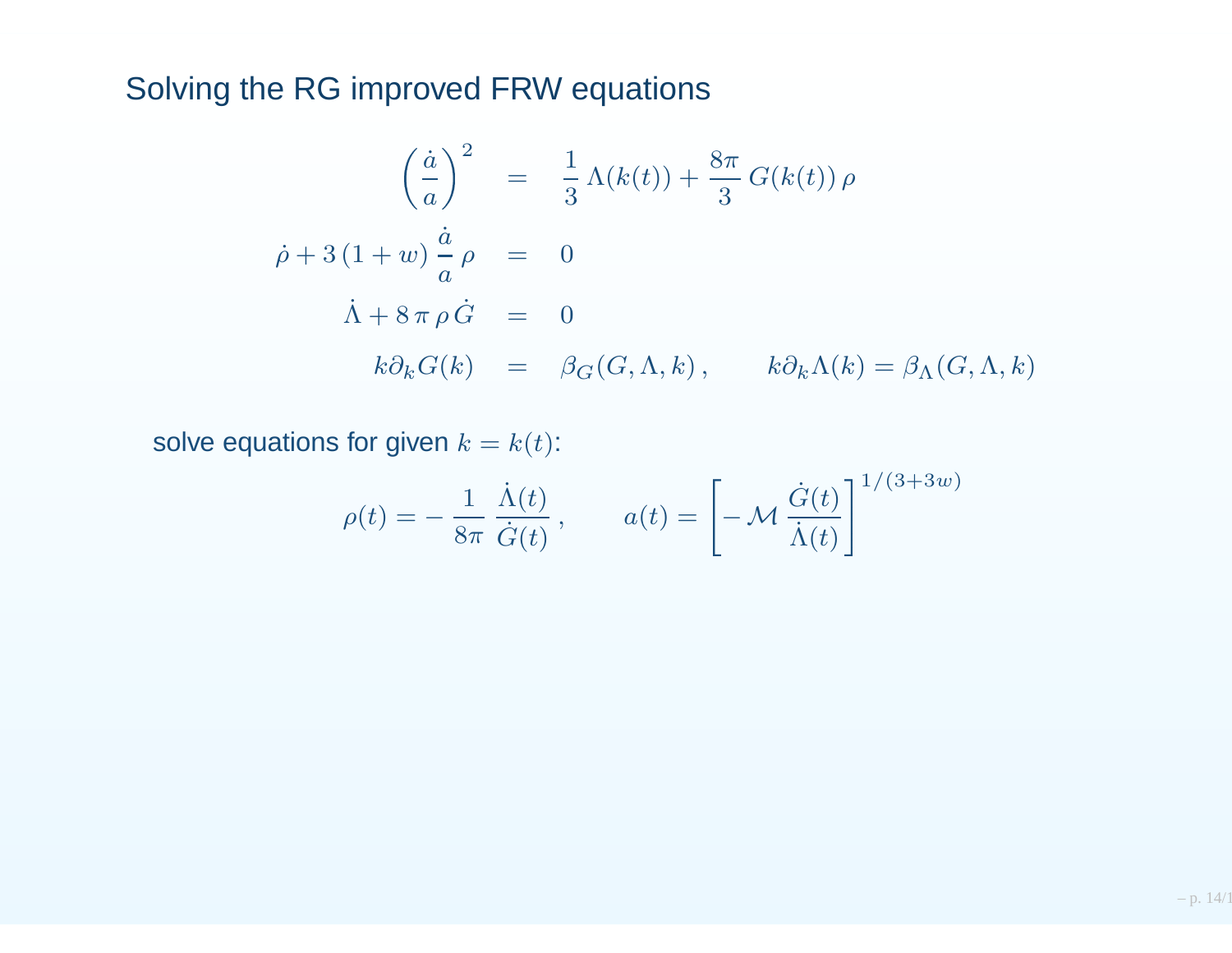## Solving the RG improved FRW equations

$$
\left(\frac{\dot{a}}{a}\right)^2 = \frac{1}{3}\Lambda(k(t)) + \frac{8\pi}{3}G(k(t))\rho
$$
  

$$
\dot{\rho} + 3(1+w)\frac{\dot{a}}{a}\rho = 0
$$
  

$$
\dot{\Lambda} + 8\pi \rho \dot{G} = 0
$$
  

$$
k\partial_k G(k) = \beta_G(G, \Lambda, k), \qquad k\partial_k \Lambda(k) = \beta_\Lambda(G, \Lambda, k)
$$

solve equations for given  $k=k(t)$ :

$$
\rho(t) = -\frac{1}{8\pi} \frac{\dot{\Lambda}(t)}{\dot{G}(t)}, \qquad a(t) = \left[ -\mathcal{M} \frac{\dot{G}(t)}{\dot{\Lambda}(t)} \right]^{1/(3+3w)}
$$
\nation provides constraint on  $k(t)$ 

Friedmann equation provides constraint on  $k(t)$ 

$$
\frac{dk}{dt} = \frac{a}{a'} \left[ \frac{\Lambda}{3} + \frac{8\pi}{3} G \rho \right]^{1/2}
$$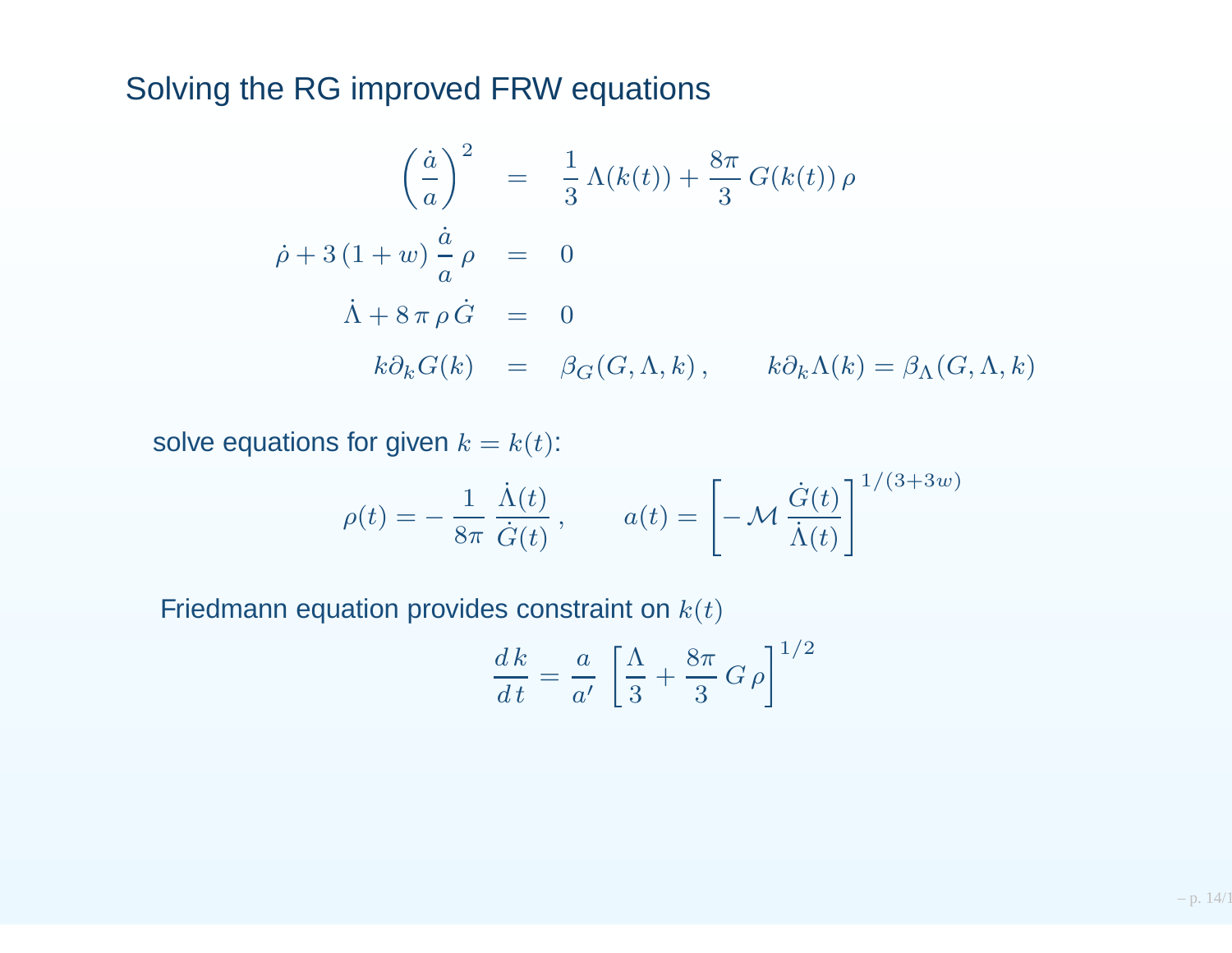#### Solving the RG improved FRW equations

$$
\left(\frac{\dot{a}}{a}\right)^2 = \frac{1}{3}\Lambda(k(t)) + \frac{8\pi}{3}G(k(t))\rho
$$
  

$$
\dot{\rho} + 3(1+w)\frac{\dot{a}}{a}\rho = 0
$$
  

$$
\dot{\Lambda} + 8\pi \rho \dot{G} = 0
$$
  

$$
k\partial_k G(k) = \beta_G(G, \Lambda, k), \qquad k\partial_k \Lambda(k) = \beta_\Lambda(G, \Lambda, k)
$$

solve equations for given  $k=k(t)$ :

$$
\rho(t) = -\frac{1}{8\pi} \frac{\dot{\Lambda}(t)}{\dot{G}(t)}, \qquad a(t) = \left[ -\mathcal{M} \frac{\dot{G}(t)}{\dot{\Lambda}(t)} \right]^{1/(3+3w)}
$$
\nation provides constraint on  $k(t)$ 

Friedmann equation provides constraint on  $k(t)$ 

$$
\frac{dk}{dt} = \frac{a}{a'} \left[ \frac{\Lambda}{3} + \frac{8\pi}{3} G \rho \right]^{1/2}
$$

- $\bullet\quad t=k(t)^{-1}$  increases monotonically with decreasing  $k$
- $\bullet$ • NGFP  $(k = \infty)$  = origin of the universe  $(a = 0)$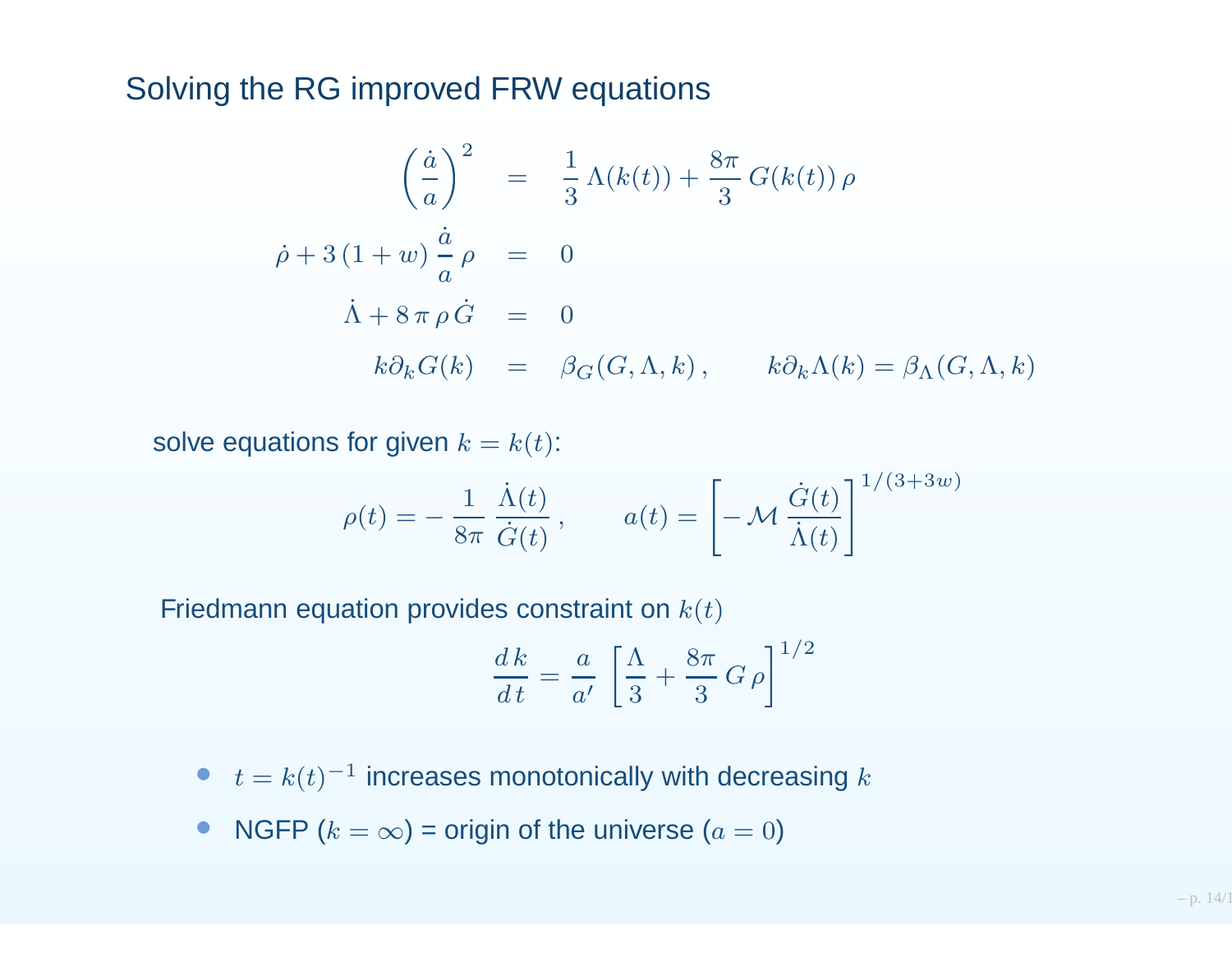RG improved cosmologies on  $\lambda$ - $g$  space

$$
\Omega_M \equiv \frac{\rho}{\rho_{\text{crit}}} = -\frac{1}{3H^2} \frac{\Lambda'}{G'/G} = \Omega_M(g, \lambda)
$$
  

$$
q \equiv -\frac{\ddot{a}a}{\dot{a}^2} = \frac{1}{2}(3w+1)\Omega_M - \Omega_\Lambda
$$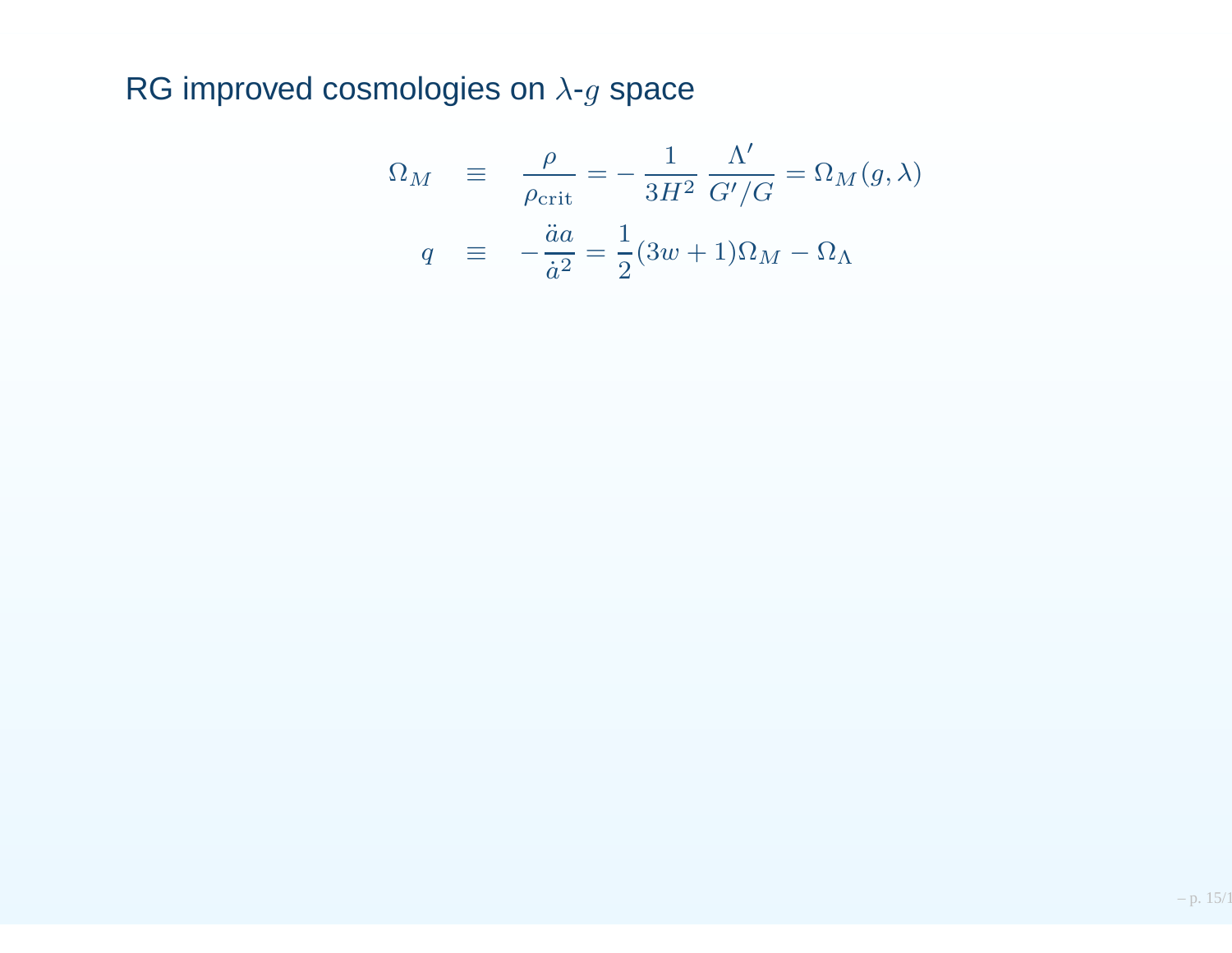RG improved cosmologies on  $\lambda$ - $g$  space

$$
\Omega_M \equiv \frac{\rho}{\rho_{\text{crit}}} = -\frac{1}{3H^2} \frac{\Lambda'}{G'/G} = \Omega_M(g, \lambda)
$$
  

$$
q \equiv -\frac{\ddot{a}a}{\dot{a}^2} = \frac{1}{2}(3w+1)\Omega_M - \Omega_\Lambda
$$

Matter density on  $\lambda$ - $g$  space:

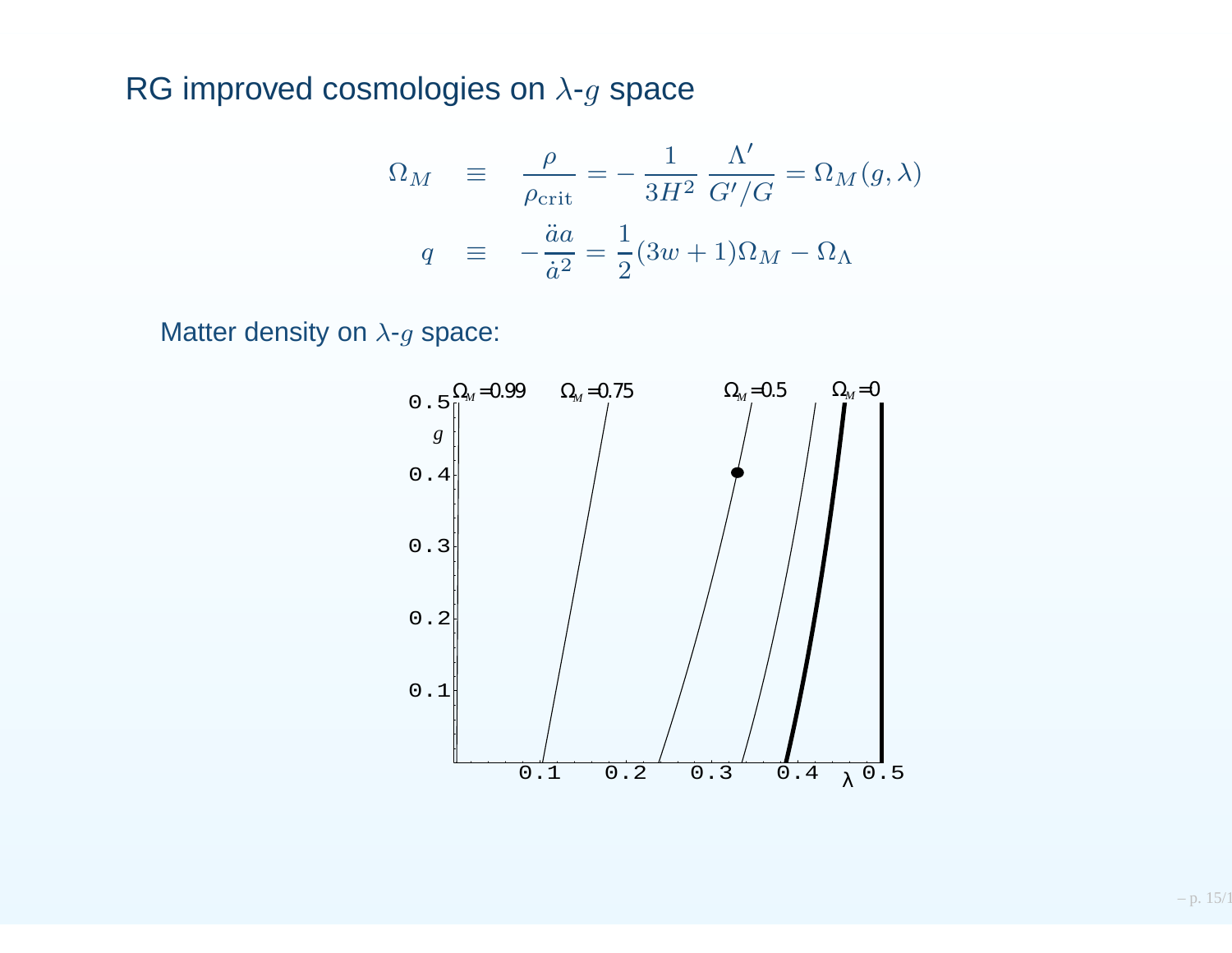## **Physical interpretation of the dynamical cutoff identification**

natural candidate:  $k \propto H(k)$ 



 $\bullet$ almost constant in both UV, IR

 $\Longrightarrow$  dynamically generated cutoff is  $\propto$  Hubble radius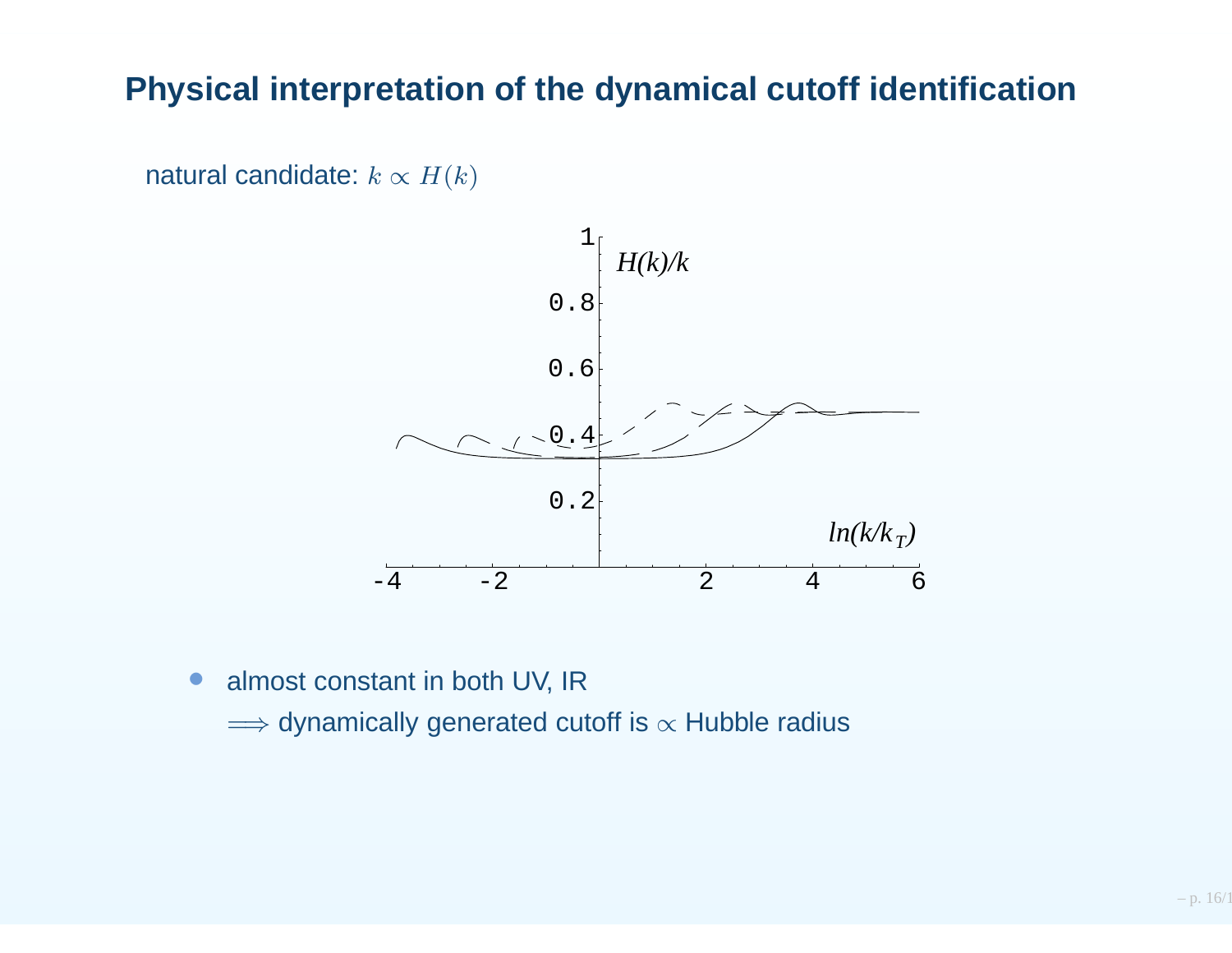#### Cosmological evolution in the quantum regime (pre-nucleosynthesis)



assume equation of state:  $w=1/3$ 

- $\bullet$ evolution is (almost) universal
- $\bigcirc$ Non-Gaussian fixed point: origin of the universe
- • linear regime: oscillatory inflationone e-fold expansion during last acceleration cycle
- $\bullet$  $\bullet$  turning point (GFP): radiation domination  $\Omega_M\simeq1$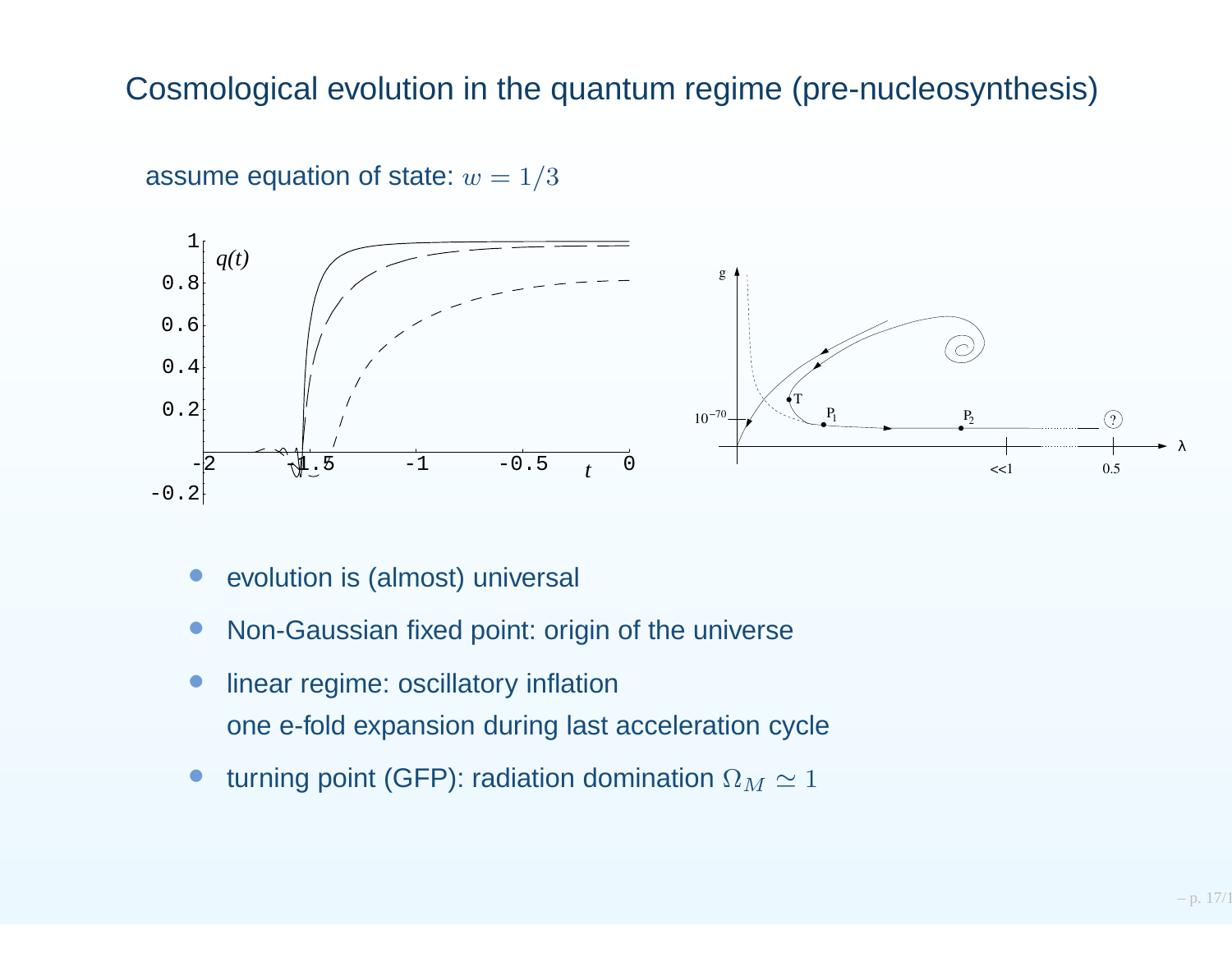### Cosmological evolution in the classical regime (nucleosynthesis onwards)



# assume equation of state:  $w=0$

- $\bullet$  $\Omega_M=1$  at beginning of classical era
- $\bigcirc$ crossover at cosmological time scales
- $\bullet$ evolution stops before entering in regime where RG effects become strong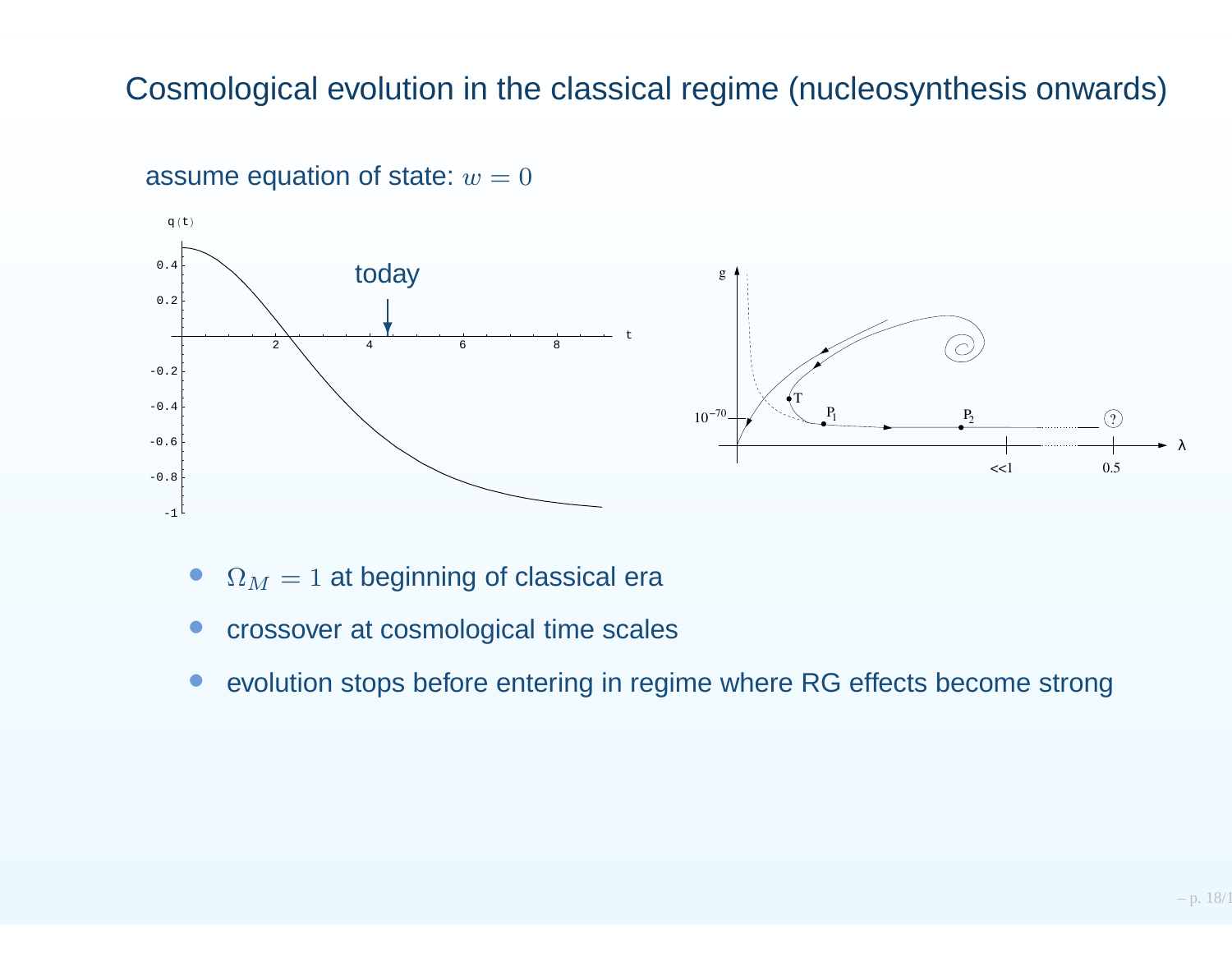# Summary and Outlook

dynamical cutoff identification:

 $\bullet$ ● generates physical identification  $k(t) \propto H(t)$ 

characteristics of RG improved cosmologies:

- $\bullet$ • universal initial conditions at the Big Bang  $\Omega_M = \Omega_\Lambda = 1/2$
- $\bullet$ period of oscillatory inflation
- $\bullet$ • matter domination at the beginning of the classical regime  $\Omega_M \simeq 1, \Omega_\Lambda \simeq 0$
- $\bullet$ cosmological evolution ends before strong RG effects set in